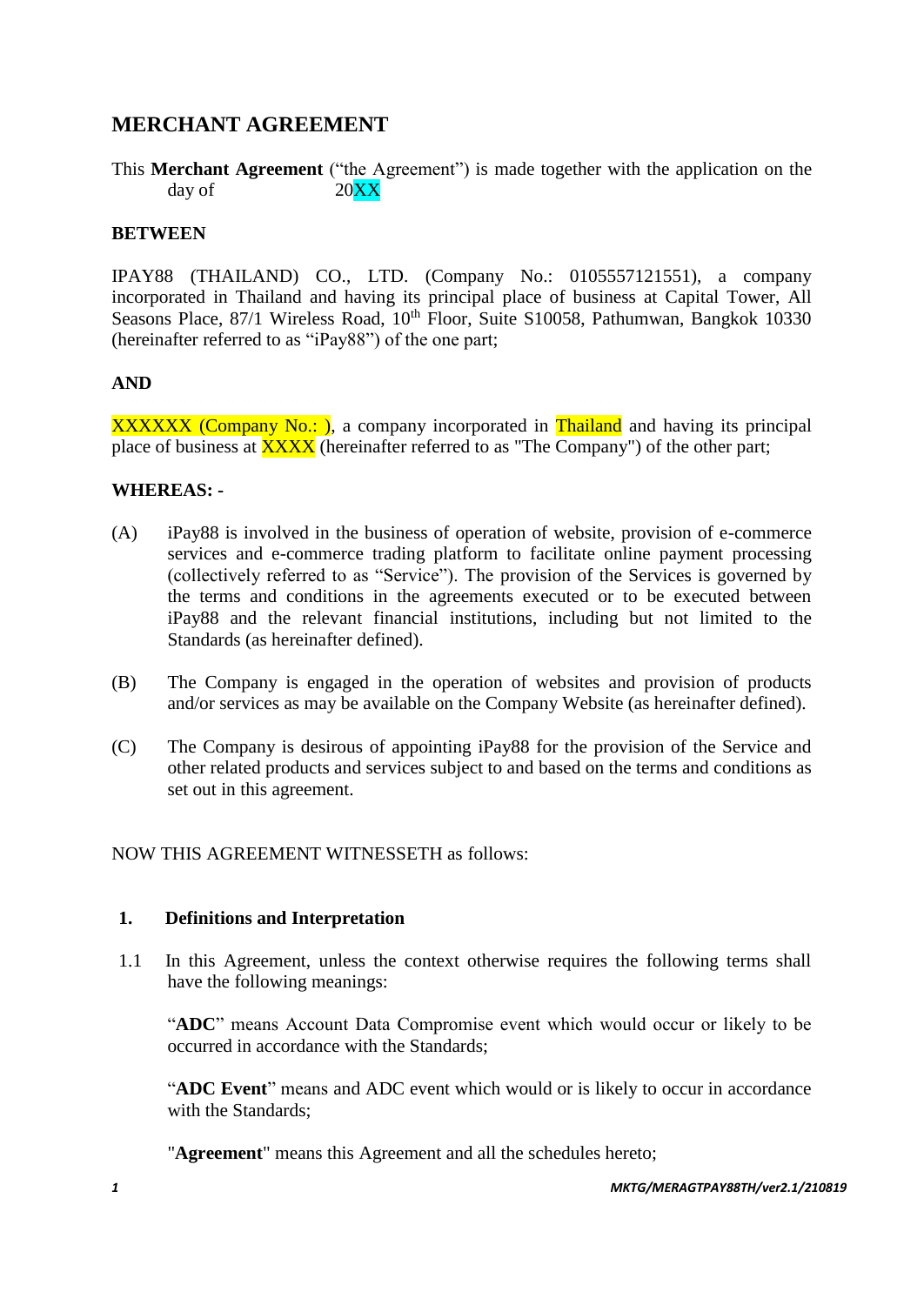"AML" means Anti-Money Laundering;

"**Bank**" means any participating financial institutions where iPay88 maintains its transaction processing via the bank gateway;

"**Banned and High Risk Industries**" means any banned and high risk industries as determined by Card Associations and/or the Banks from time to time. Please refer to Appendix B as attached for a non-exhaustive list of the banned and high risk industries;

"**BRAM**" means the document containing the Business Risk Assessment and Mitigation compliance programme developed by MasterCard details thereof available at mastercardonline.com;

"**Business Day**" means any day (excluding Saturdays, Sundays and public holidays) on which banks in Thailand are open for business;

"**Card Associations**" means VISA, MasterCard and/or any other card associations that the Banks may subscribe with from time to time;

"**Commencement Date**" means the date of this Agreement;

"**Company's Information**" means any information that the Company provides to iPay88 or other users in the registration, payment process, stores or other features of the Services or any other information provided by the Company in connection with the Service;

"**Company Website**" means the Company's websites as stated in Section E of iPay88 (Thailand) Gateway Application Form hereto or such other websites as may be notified from the Company to iPay88 from time to time;

"**Customer**" means the natural person or legal entity(s) who or which has/have purchased products and/or services from the Company;

"**Excessive Chargeback Program**" means a set of program provided by the Card Associations for the Bank to closely monitor, on an ongoing basis, its chargeback performance at iPay88 and the Company's level and to determine promptly when iPay88 or the Company has exceeded or is likely to exceed monthly chargeback thresholds;

"**Fees**" means the fees payable by the Company to iPay88 for the Service more particularly stated in Annexure 1 of the iPay88 (Thailand) Gateway Application Form hereto excluding the banking charges imposed on iPay88 and shall include any revised Fees which may be agreed by both Parties in writing from time to time.

"**Marks**" means the names, logos, trade names, logotypes, trademarks, service marks, trade designations, and other designations, symbols and marks, including but not limited to any one of the Card Associations' brand mark and name mark, that any one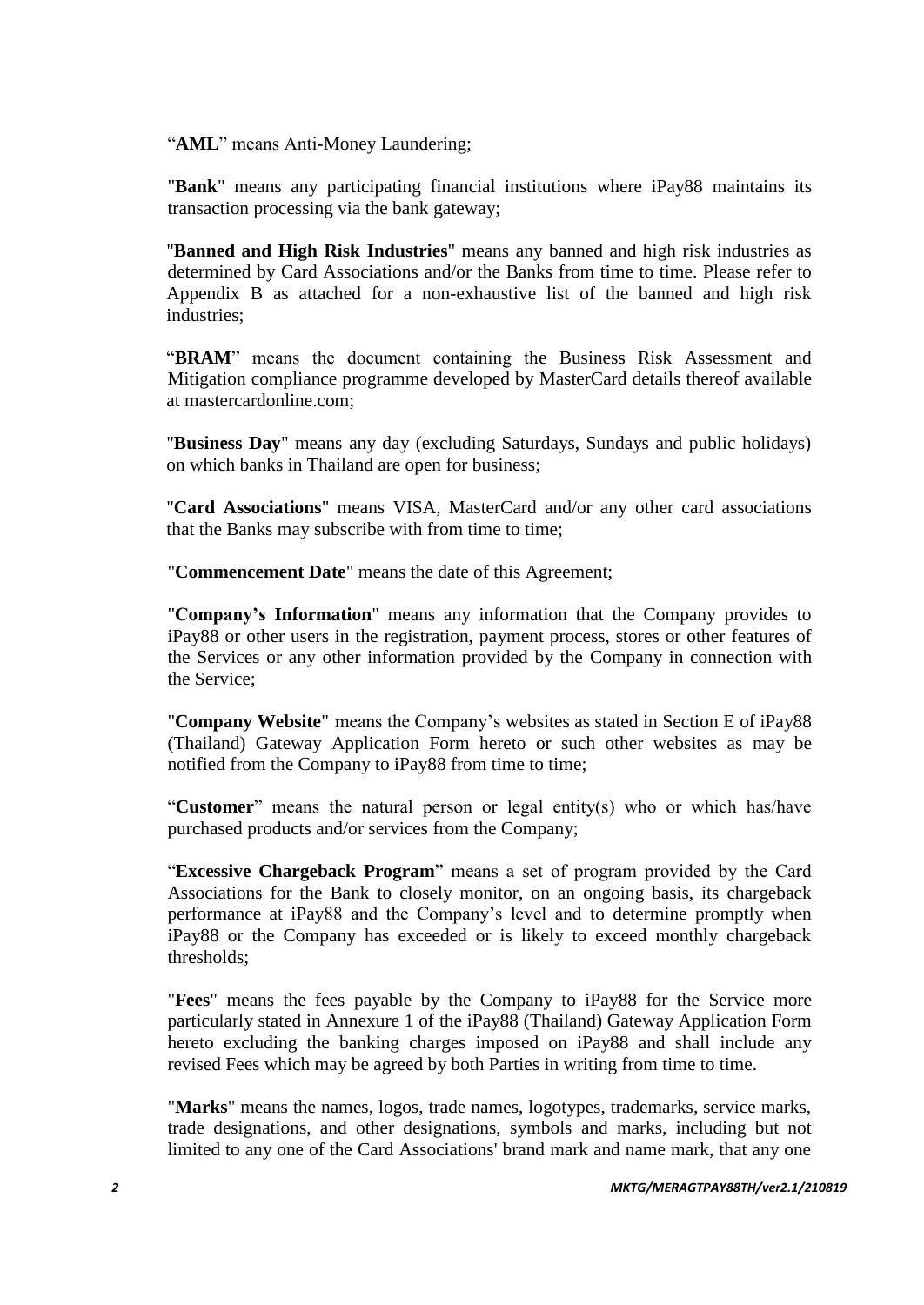of the Card Associations and/or its affiliates or subsidiaries own, manage, license, or otherwise control and make available for use by the Banks and other authorized entities;

"**MasterCard**" means MasterCard International Incorporated, a company organized under the State of Delaware having its office and principal place of business at 2000 Purchase Street, Purchase, NY10577-2509, United States of America of which the Bank is a member institution;

"**OFAC**" means the U.S. Treasury Department's Office of Foreign Assets Control;

"**Payment Card Industry-Data Security Standard (PCI-DSS)**" means a set of comprehensive requirements for enhancing payment account data security which was developed by the founding payment brands of the Payment Card Industry Security Standards Council to protect account data;

"**Personal Data**" has the meaning ascribed to it in the Personal Data Protection Act, B.E. 2562 (2019) ("the Act") which means any information in respect of commercial transactions, which:

- (a) is being processed wholly or partly by means of equipment operating automatically in response to instructions given for that purpose;
- (b) is recorded with the intention that it should wholly or partly be processed by means of such equipment; or
- (c) is recorded as part of a relevant filing system or with the intention that it should form part of a relevant filing system,

that relates directly or indirectly to a data subject, who is identified or identifiable from that information or from that and other information in the possession of a data user, including any sensitive Personal Data and expression of opinion about the data subject;

"**Standards**" means any laws, bylaws, rules, policies and the operating regulations and the procedures of the Card Associations and the Bank, including but not limited to any manuals, guides or bulletins, as may be amended from time to time;

"**VISA**" means Visa International Service Association; a company organized under the State of Delaware with its principal office at 3125 Clearview Way, San Mateo, CA94402, United States of America of which the Bank is a member institution;

- 1.2 Words bearing the singular in this Agreement shall include the plural and vice versa.
- 1.3 Titles and headings in this Agreement are used for convenience and ease of reference only and in no way define, limit, extend or describe the scope and intent of this Agreement or of its provision.
- 1.4 All Recitals and Appendices hereto in this Agreement shall be read and construed as an essential part of this Agreement.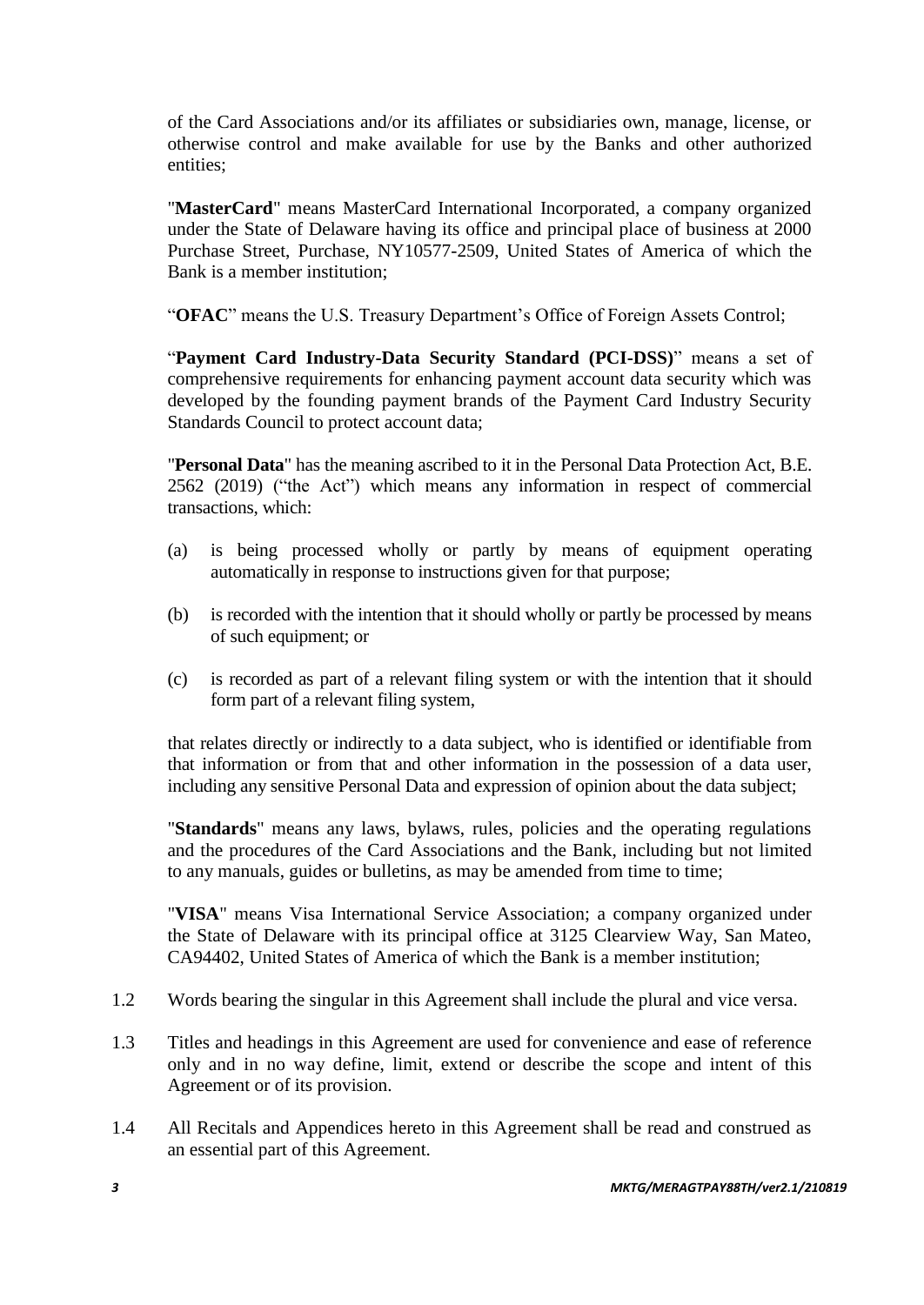1.5 "Parties" shall mean iPay88 and the Company and "Party" shall mean any of them.

### **2. Appointment**

The Company hereby appoints iPay88 for the provision of the Service in accordance with the terms of this Agreement for the duration of the term as defined in Clause 20.1 below and iPay88 hereby agrees to accept the appointment for the provision of the Service to the Company.

### **3. Relationship**

- 3.1 In providing the Service, the Parties agree that:-
	- (a) iPay88 shall act as a facilitator to help the Company accept payments from the Customer;
	- (b) iPay88 will act in accordance with written instructions of the Company's authorized representatives provided that such instructions are within the scope of the Service to be provided by iPay88; and
	- (c) iPay88 acts solely as an online payment switching service provider by creating, hosting, maintaining and providing its Service to the Company via the Internet. iPay88 does not have any control over the products or services that are transacted by the Company. Accordingly, iPay88 does not have any onus or liability whatsoever to ensure that the buyers or sellers that transacts with the Company with will actually complete the transaction.
- 3.2 Notwithstanding the provision of the Service by iPay88 and any of the terms of this Agreement to the contrary, the Company acknowledges that:
	- (a) iPay88 is not a bank and the Service as provided by iPay88 is an online payment switching service rather than a banking service, and
	- (b) iPay88 does not act in the capacity of a trustee, fiduciary party or escrow agent in respect of the Company's funds, but it acts as a custodian only. The Company agrees that it shall not receive interest or other earnings on the funds handled or processed by iPay88 on behalf of the Company and that iPay88 shall be entitled to the interest accrued on such funds (if any).
- 3.3 The Company shall at its own cost and expense register with the Bank and/or Card Associations and to obtain a merchant account prior to the provision of the Service by iPay88 to the Company.
- 3.4 The Company hereby agrees that: -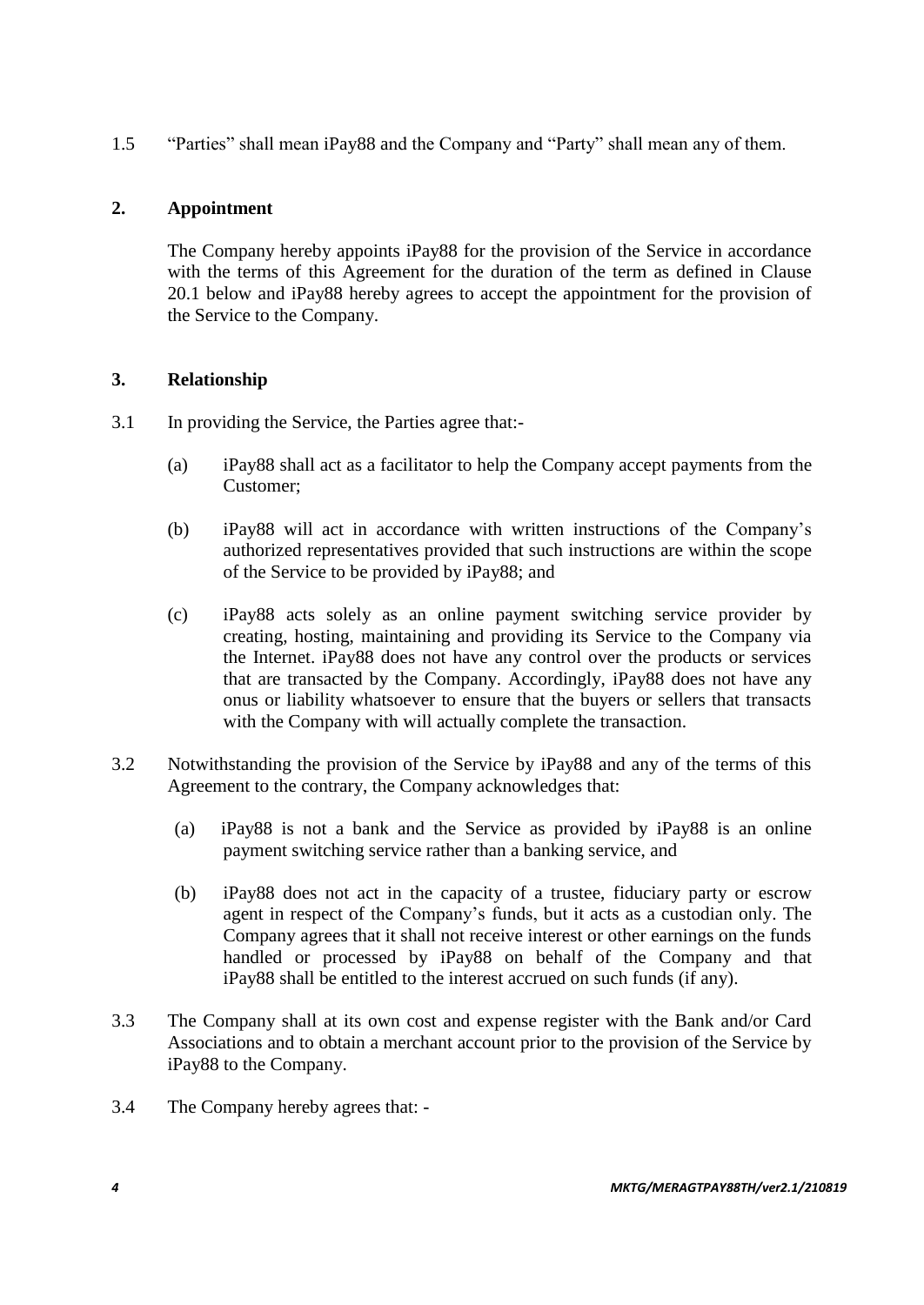- (a) The Card Associations may at any time, immediately and without advance notice, prohibit the Company from using any of the Card Associations' Marks for any reason whatsoever;
- (b)The Card Associations shall be entitled to enforce any provision of the Standards and to prohibit the Company from engaging in any conduct that the Card Associations deem that the said conduct will damage or create a risk of damage to the Card Associations, including but not limited to any damage to its reputation, or conduct that could adversely affect the integrity of the Card Associations' systems;
- (c) The Company will not take any action against iPay88 or the Card Associations or the Bank to injunct and interfere with the Card Associations' right as mentioned in Clause 3.4 (a) and (b) hereof.

### **4. Requirements of Company Website**

The Company hereby agrees that the Company Website must contain the following information or feature(s):

- (a) Marks in full colour to indicate that payment can be made by way of credit card (hereinafter referred to as "Card Acceptance");
- (b) Complete description of the products and/or services offered by the Company;
- (c) Indicate if there is any guarantees and/or warranties granted by the supplier and/or manufacturer for such products and/or services;
- (d) Specify or indicate the return / refund policy and terms and conditions of sale and purchase of the products and/or services, which must be acknowledged by the Customers;
- (e)Provide the particulars of the customer service contact including the Company's address, email address & contact number;
- (f) Specify that the transaction currency, cost of products and/or services and the delivery and/or shipping charges shall be in the currency of Thailand, Thai Baht (THB);
- (g)Export restriction (if known);
- (h) Delivery policy;
- (i) Customer's Personal Data privacy policy in accordance with the Act;
- (j) Security capabilities & policy for transmission of payment transaction details;
- (k) Legal restriction (if known);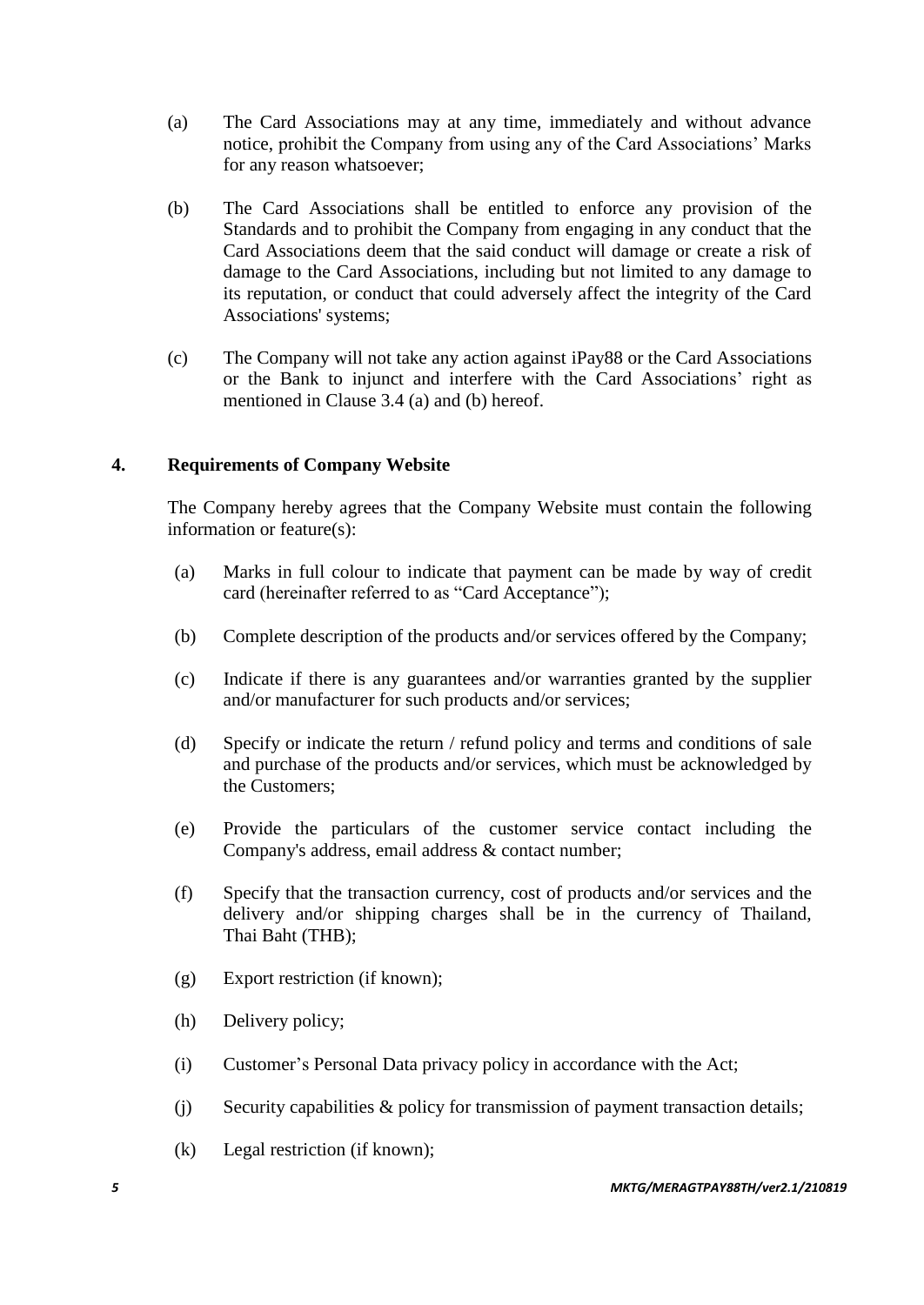(l) Indicate that the Company uses the Services as provided by iPay88 in which iPay88's name and/or logo shall appear on the Company Website.

### **5. Remittance of payments by iPay88**

- 5.1 The Company hereby irrevocably authorizes iPay88 to cause all funds received on behalf of the Company by iPay88 in connection with the Service to be deposited on its behalf in the iPay88's banking accounts. iPay88 shall thereafter remit all such funds received by iPay88 free of interest less any Fees payable to iPay88 to the Company either via cheque to the Company or Internet online fund transfer (if applicable) or telegraphic transfer to the bank account(s) maintained by the Company on the 5th day of each and every succeeding week.
- 5.2 The frequency of payment and date of payment as set out in Clause 5.1 above may be varied in writing by the Parties.
- 5.3 The Company hereby agrees that iPay88 and/or the Bank has absolute discretion not to remit all such funds received by iPay88 and/or the Bank to the Company if iPay88 and/or the Bank reasonably believe that any of the following events has or might have occurred:-
	- (a) Product is returned by the Customer or service is not rendered by the Company for any reason whatsoever;
	- (b) Dispute, chargeback, fraud, forgery and/or suspicious transactions;
	- (c) The Company is unable to furnish any document or record related to the transaction upon request of the Bank and/or iPay88;
	- (d) There has been a breach of this Agreement by the Company or the Company is suspected, expected, assumed or believed to be in breach of any of its obligations under this Agreement, or of any security measures or guidelines issued by the Bank;
	- (e) Non-compliance by the Company with regards to the transaction that may damage the goodwill of the Card Associations or reflect negatively on the Cards Associations' Marks;
	- (f) If this Agreement is terminated by iPay88 for any reason whatsoever.

### **6. Identity Authentication**

6.1 The Company acknowledges that iPay88 uses various techniques to identify its Customer/users when they register on its site. Verification of the Customer/users is one of the various techniques to verify the authenticity of the Customer's/user's identity. The Company authorizes iPay88, either directly or through third parties, to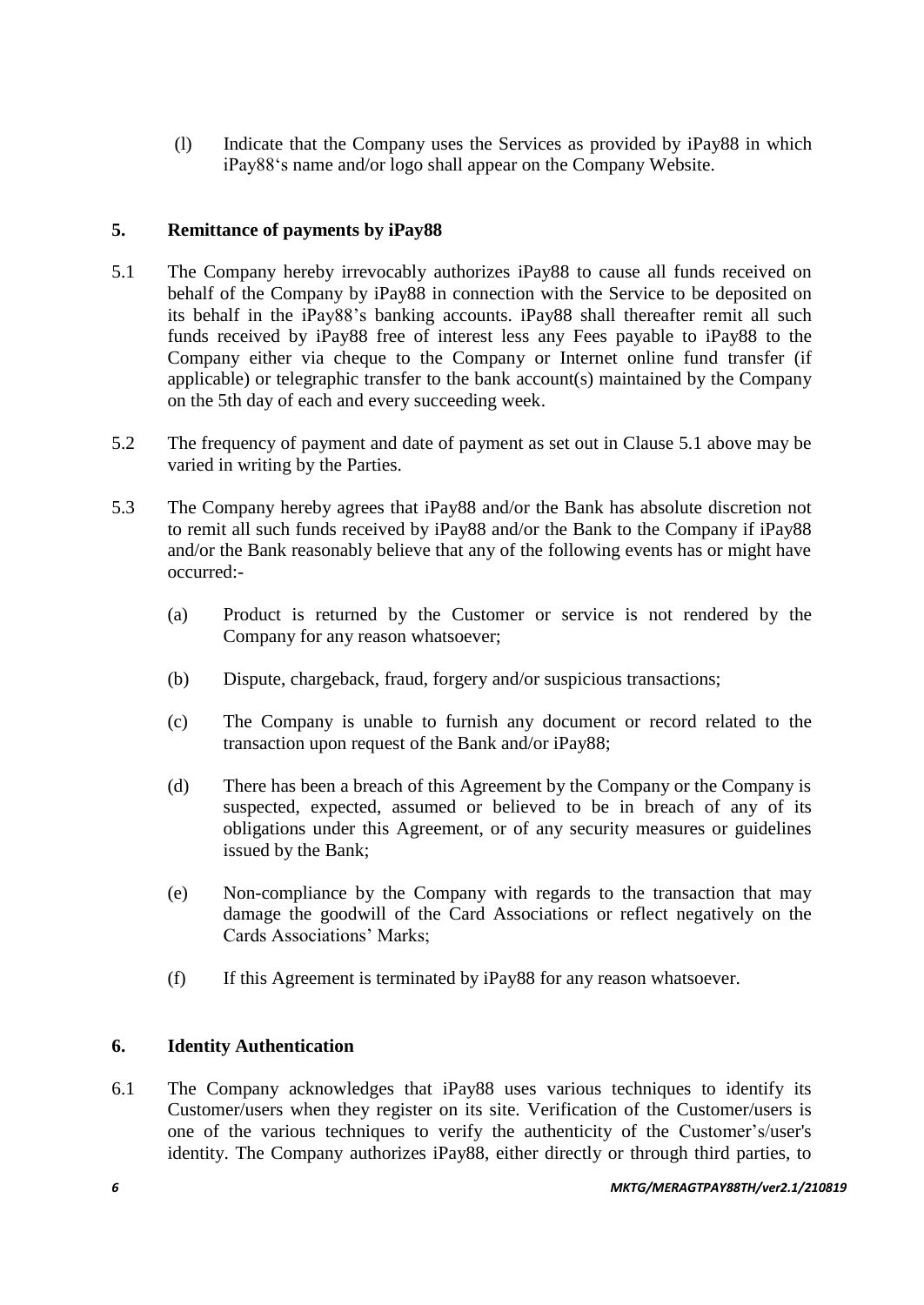make any such inquiries as iPay88 considers necessary to validate the identity of Customer/users. This may include ordering a credit report and performing other credit checks or verifying the information provided by the Company.

6.2 The Company agrees and acknowledges that iPay88 does not guarantee any of the authentication of any of the Customer's/user's identity nor shall iPay88 be held liable in any way whatsoever to the Company or any third party for any fraud in connection with any of the user's identity.

### **7. Release**

7.1 The Parties hereby agree that iPay88 shall not be held liable in any manner whatsoever in the event there is a dispute between the Company and any of the Customer, unless it can be reasonably proven by the Company that such dispute arose, directly or indirectly, from the negligence, fraudulent act, default, breach and/or omissions committed by iPay88 in the provision of the Service under this Agreement.

### **8. No Warranty**

8.1 iPay88 shall use its best efforts to ensure that requests for electronic debits and credits involving bank accounts, credit cards, and check issuances are processed in a timely manner. Notwithstanding the foregoing, iPay88 makes no representations or warranties, whether expressed or implied, regarding the length of time required to complete the process of such transactions because the Service is largely dependent upon many factors beyond its control including but not limited to delays in the banking system or the local or international mail service.

### **9. Disclaimer and Limitation of Liability**

- 9.1 The Company shall not hold iPay88 and its holding company, affiliates, subsidiaries, employees and its suppliers liable in any way for any losses or liabilities and shall indemnify iPay88 against any claims brought by Card Associations, Bank, any regulatory body, any governmental or non-governmental authorities or any third party for matters caused by, directly or indirectly, the Company or any third parties related to the Company in connection with the use of or access to the Service. The Company shall forthwith reimburse iPay88 for any fine imposed and all costs (legal or otherwise) and/or damages incurred by iPay88.
- 9.2 The Parties shall under no circumstances be liable to each other, its holding company, subsidiaries, employees and its suppliers for:
	- (a) any online services offered by third parties and accessible from the iPay88 or the Company Website;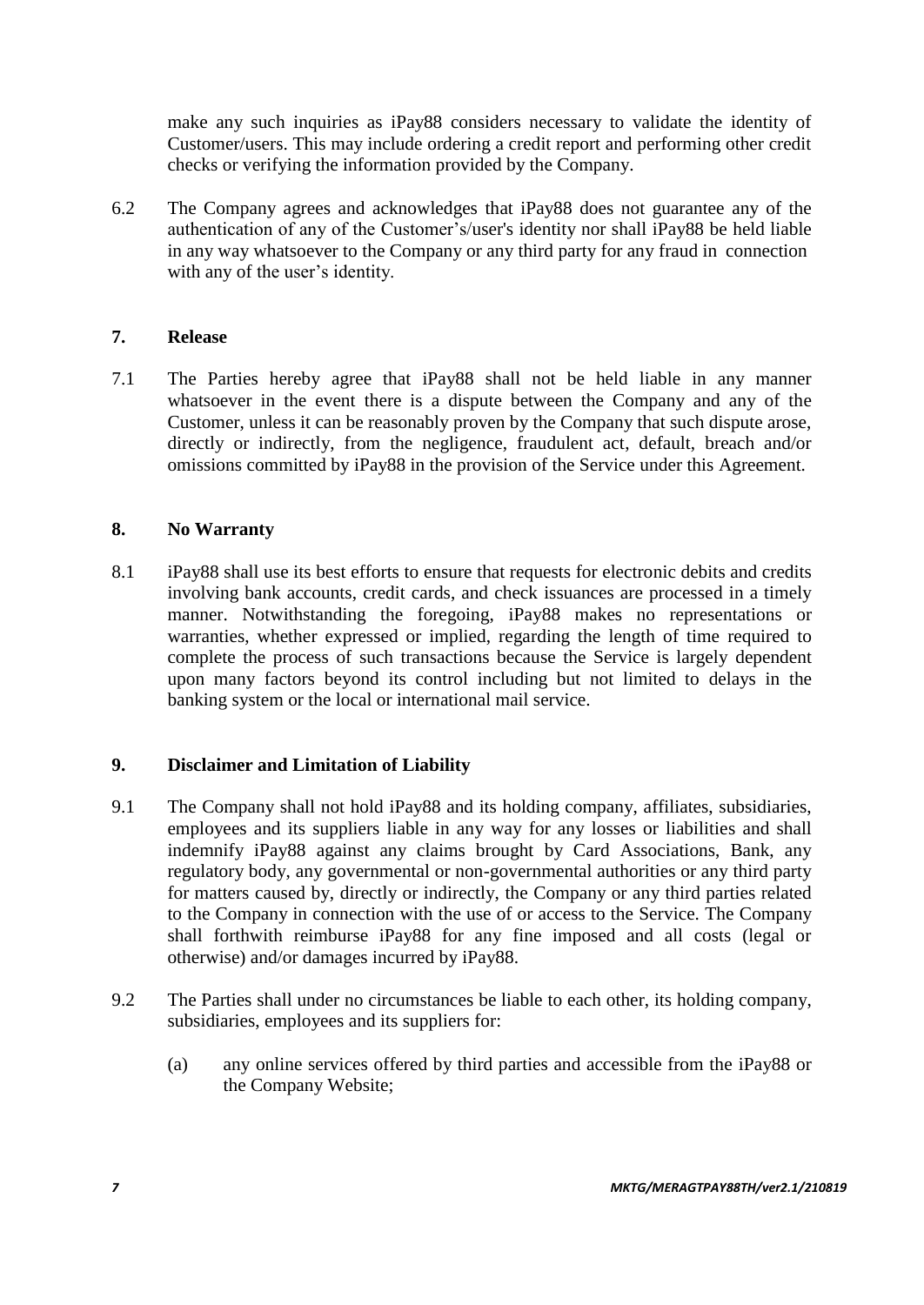- (b) any exposure of users of the Service to third party online services providing prohibited material or other undesired experiences through the use of the iPay88 or the Company Website; or
- (c) any act or omission on the part of any third parties not within the control of either Party.

### **10. Indemnification**

10.1 Subject to Clauses 7 and 9 herein, the defaulting Party hereto agrees to indemnify and hold the non-defaulting Party, its holding company, subsidiaries, affiliates, officers, directors and employees harmless from any claim or demand made or incurred by any third party due to or arising out of the defaulting Party's breach of any of the terms of this Agreement or the violation of any provisions of law in connection with the transactions contemplated under this Agreement.

#### **11. Violations by the Company**

If the Company engages in any of the following, iPay88 shall be entitled, at its sole discretion, to limit the Service provided to the Company or immediately terminate the Service and this Agreement by notice in writing to the Company:

- (a) Using the Service to receive payments for any sexually oriented or obscene materials or services in violation of iPay88's policy;
- (b) Using the Service to receive payments for any narcotics, other controlled or illegal substances, steroids or prescription drugs in violation of any laws;
- (c) Using the Service to receive payments for wagers, gambling debts or gambling winnings, regardless of the location or type of gambling activity;
- (d) Using the Service to receive payments for any replica Products;
- (e) Using the Service to receive payments for any firearms, ammunition, high capacity magazines, tasers, air guns;
- (f) Using the Service to receive payments for any fireworks or pyrotechnic devices or supplies;
- (g) Attempts to tamper, hack, modify or otherwise corrupt the security or functionality of Service;
- (h) Using the Service for money laundering activities;
- (i) Using the Service for pyramid scheme program;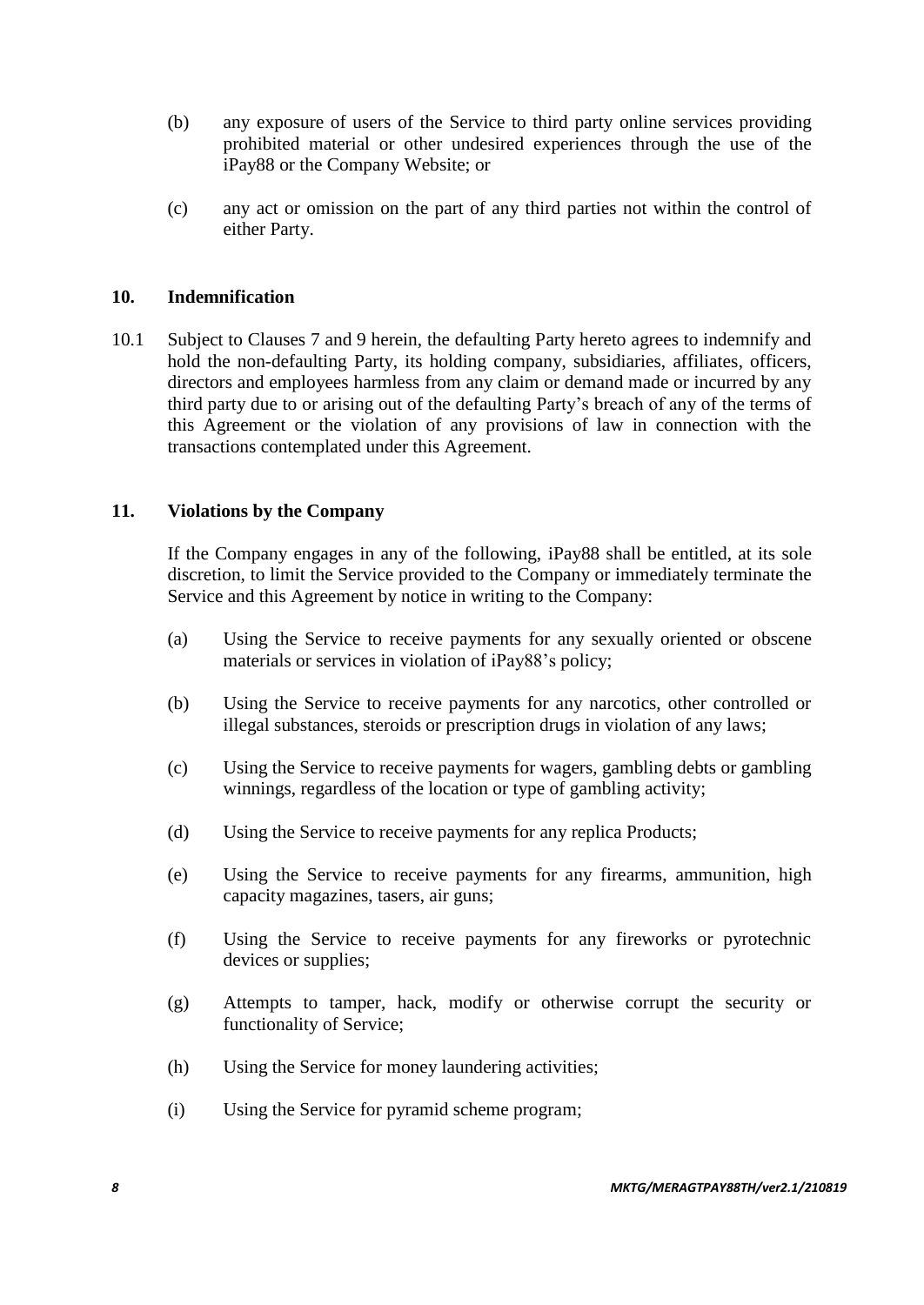- (j) Using the Service for any illegal or immoral activities, including but not limited to the violation of the applicable country's laws, and/or Bank and Card Associations rules;
- (k) Damage the goodwill or reflect negatively on the Card Associations brand, including but not limited to violate the BRAM compliance program;
- (l) Deal with any person or group of persons as announced by relevant authorities, such as but not limited to, the United Nations Security Council, as being a person or group of persons involved in terrorism or terrorism-related activities;
- (m) Deal with any persons or group of persons contained within the Specially Designated Nationals and Blocked Persons List (the "SDN List") issued by the OFAC;
- (n) Conduct any business or activities in a country subject to OFAC sanctions programs that impact payment services, or with the government of such a country; and/or
- (o) Being involved in any of the Banned and High Risk Industries, which shall be updated from time to time as stated in Appendix B.

The Company and iPay88 agree that the damages that iPay88 will sustain as a result of the above behaviour by the Company will be substantial, including (without limitation) fines and other related expenses from its payment processors and service providers and damage to its reputation, but may be extremely difficult and impracticable to ascertain and that damages may not be an adequate remedy for such breach by the Company. The Company further acknowledges that iPay88 shall be entitled to all equitable relief, including but not limited to injunctions and specific performance, in the event of any such breach or threatened breach by the Company.

### **12. Fees**

- 12.1 The Company shall pay iPay88 the Fees as set forth in the Fee Schedule (Annexure 1) of the iPay88 (Thailand) Gateway Application Form. iPay88 shall be entitled to deduct all Fees payable to it from the funds received by iPay88 on behalf of the Company as set out in Clause 5.1 above.
- 12.2 All Fees will be assessed in the currency of the payment. The Company's account and all transactions are made and displayed in Thai Baht unless otherwise specified and may be subject to exchange rates.

### **13. Receiving Payments**

13.1 Credit Card Funded Payments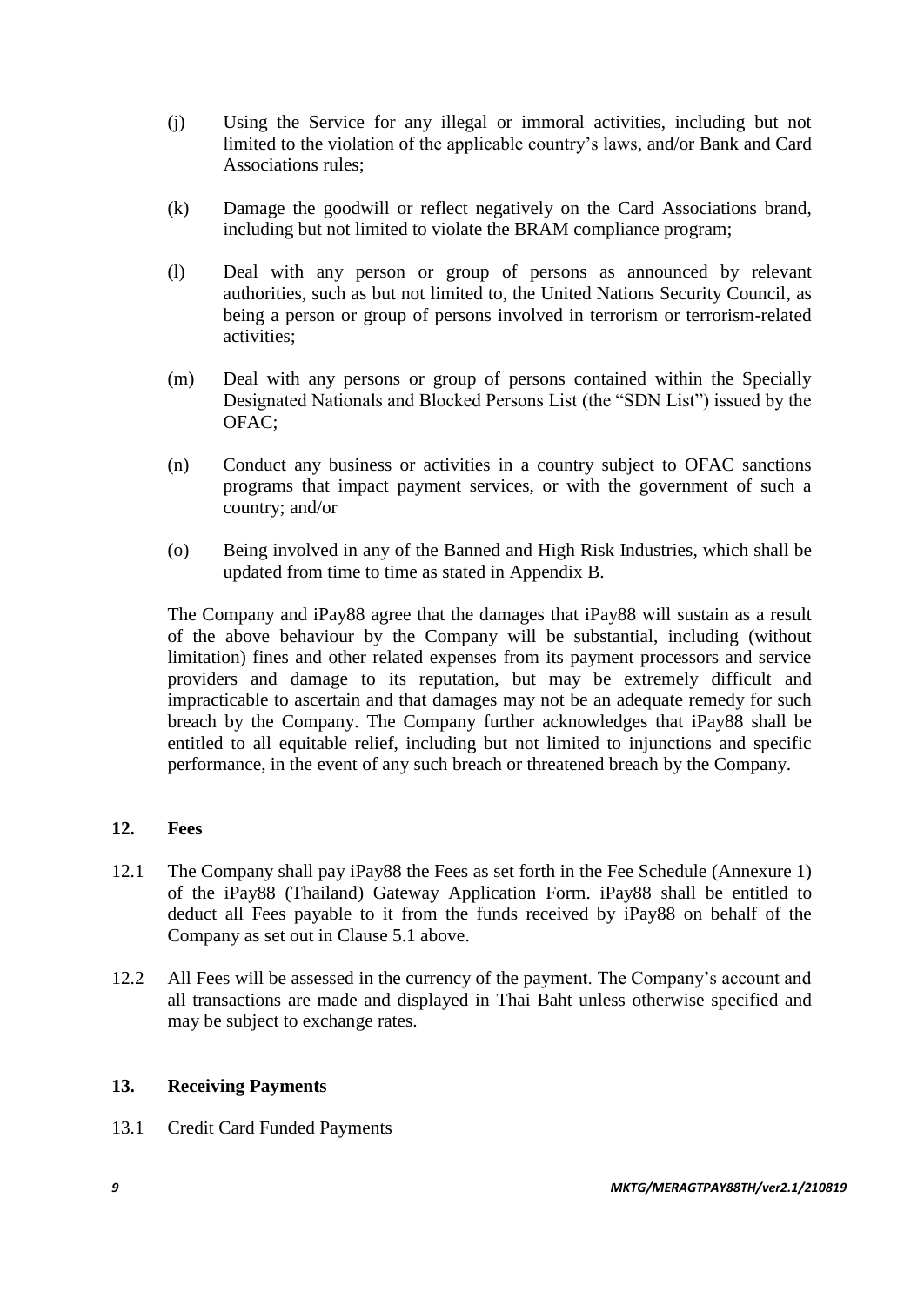By accepting a credit card payment, the Company agrees that if a reversal occurs on a credit card funded payment made to its account, iPay88 will reverse the payment and debit the Company's account balance that is maintained with iPay88 to pay for the reversal. The Company shall not take any legal action against iPay88 due to nonpayment as caused by this reversal. If there are insufficient funds in the Company's account balance, the Company agrees to reimburse iPay88 through other means within fourteen (14) days from the date of receipt of the notification in writing.

13.2 Refused Payments

Any payments sent through iPay88 that are denied or unclaimed by a recipient will be returned to the Company (a) on the date of such denial in respect of denied payments, or (b) thirty (30) days after the date the payment is sent in respect of unclaimed payments.

### **14. Warranties with respect of Company's Information**

- 14.1 The Company is solely responsible for the Company's Information and the Company acknowledges that iPay88 acts solely as a passive conduit for the online distribution and publication of the Company's Information. Notwithstanding the foregoing, iPay88 shall not use any of the Company's Information for any other purpose which is not related to the provision of the Service pursuant to the terms of this Agreement without the consent of the Company.
- 14.2 The Company shall use its best endeavour to ensure that the Company's Information and the Company's activities (including its payments and receipt of payments) that are transacted through the iPay88 Service shall not:
	- (a) be false, inaccurate or misleading;
	- (b) be fraudulent or involve the sale of counterfeit or stolen items;
	- (c) be related in any way to gambling and/or gaming activities, including but not limited to payment or the acceptance of payments for wagers, gambling debts or gambling winnings, regardless of the location or type of gambling activity (including online and offline casinos, sports wagering and office pools);
	- (d) violate this agreement as defined under Clause 11 herein;
	- (e) infringe any third party's copyright, patent, trademark, trade secret or other property rights or rights of publicity or privacy;
	- (f) violate any law, statute, ordinance, contract or regulation (including, but not limited to, those governing financial services, consumer protection, unfair competition, antidiscrimination, or false advertising);
	- (g) be defamatory, trade libellous, unlawfully threatening or unlawfully harassing;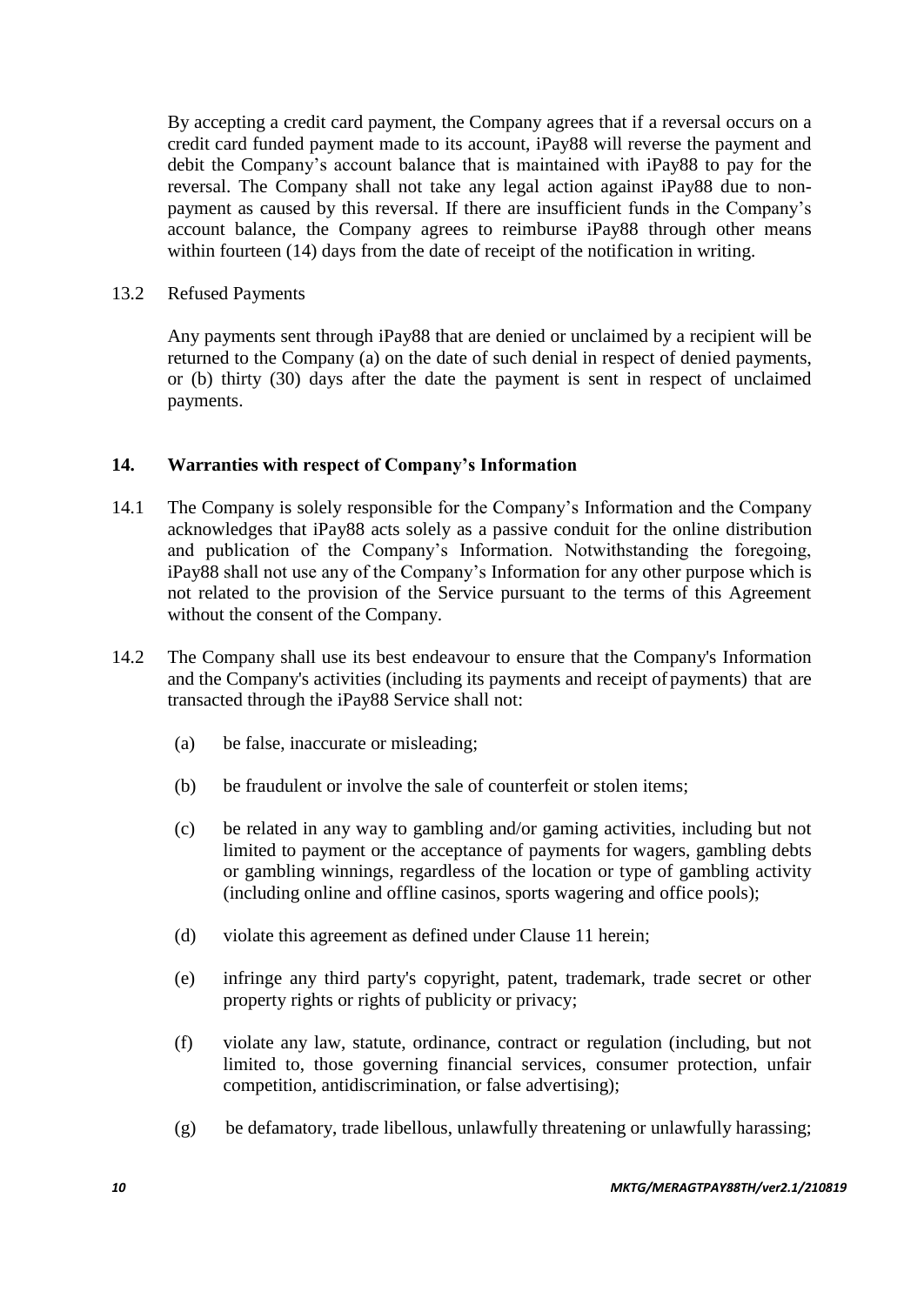- (h) be obscene or contain child pornography;
- (i) contain any viruses, trojan horses, worms, time bombs cancelbots, easter eggs, cryptolocker or other computer programming routines that may damage, detrimentally interfere with, surreptitiously intercept or expropriate any system, data or other personal information; or
- (j) jeopardize any reputation or liability for iPay88 or cause iPay88 to lose (in whole or in part) the services of iPay88's ISP or other suppliers.

### **15. Representations, Undertakings and Covenants of the Company**

- 15.1 The Company hereby undertakes and covenants as follow:
	- (a) To obtain at its own cost and expense necessary license or permit and own proper facility, equipment, inventory, agreement, personnel and other capabilities to conduct business;
	- (b) Shall have legal or legitimate rights to sell and market such products or perform such services as offered and posted in the Company Website;
	- (c) Shall not offer any products and/or services at a price, and/or use promotional tactics which contravene any applicable anti-competition laws;
	- (d) Shall not impose or require Customer to pay any surcharge, commission, transaction cost, or any other contemporaneous finance charge in connection with the credit card transaction whether through any increase in price or otherwise, or any other term and condition imposed on any of the Customer desirous of using the credit card as opposed to any other method of payment in making payment to the Company;
	- (e) The Bank reserves the rights to participate from time to time, in promotions with any vendors or suppliers featured on the Company Website;
	- (f) To be responsible and financially liable for all transactions and liable for all acts, omissions, Customer's disputes and/or chargebacks, fraud or suspicious transactions, and other customer service-related issues caused by the Company;
	- (g) Not to transfer and/or attempt to transfer any of the Company's financial liability by way of asking or requiring Customers to waive their dispute rights;
	- (h) To provide the Bank, Card Associations and/or iPay88 with the necessary information, documents and records of the transaction and Customer;
	- (i) To comply with the Standards and all relevant laws and regulations including, but not limited to, all applicable laws and regulations with regards to AML activities;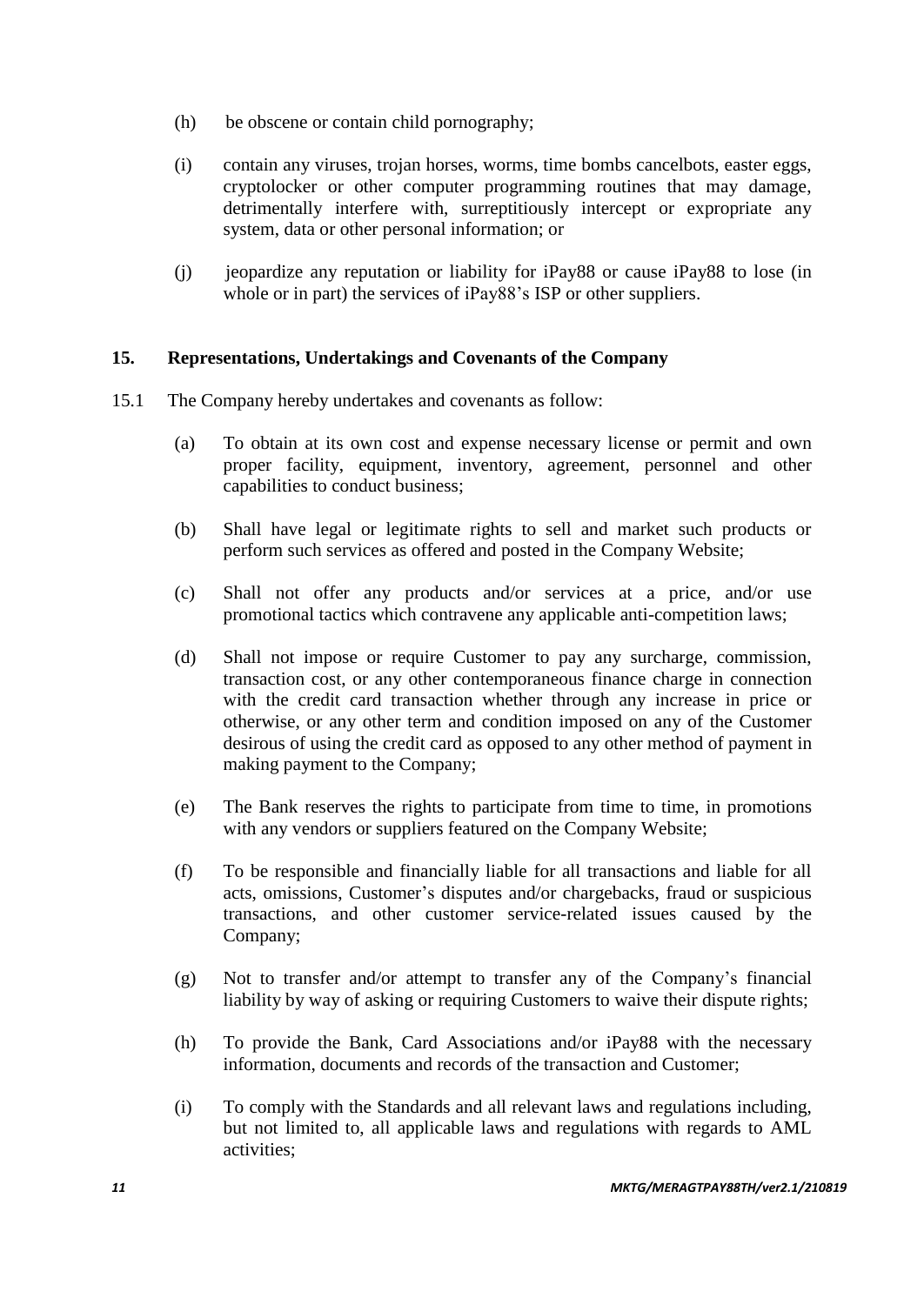- (j) To participate and give full co-operation in an audit with regards to the program / Standards in relation to fraud control upon request by the Bank, Card Associations and/or iPay88;
- (k) Shall not deal directly with the Bank and/or Card Associations in relation to the Services;
- (l) In the event that the products and/or services are categorized as "high risk business" such as Digital item (IDD card, mobile reload card, digital music, video, information, software, instant downloadable item and eBook), Event (one-time seminar, conference, expo and online ticket) and Fast Moving Consumer Goods (pharmaceuticals, consumer electronics, packaged food products and drinks), the Company shall perform credit card verification with the Customer and to submit the relevant verification documents to iPay88 within three (3) business days after the card transaction date, failing which, the Company shall reverse the card transaction and perform secret key verification in the Company's online shopping cart for all instant downloadable items or activation of services;
- (m) Shall forthwith resolve any claims or complaints made by the Customer in respect of any purchase of the products and/or services from the Company directly with the Customer;
- (n) Shall not export or re-export any of the products and/or services stated in the Company Website without the appropriate approval from the relevant authorities and foreign government licenses;
- (o) Shall comply with all applicable export or import laws of whatever jurisdictions, including without limitation, restrictions on the export of encryption software and the export or import of products and/or services to and from embargoed countries.

### **16. Inspection at the Company's Premises**

16.1 The Bank, Card Associations and/or iPay88 shall be entitled to enter any of the Company's premises with notice to audit and inspect the software, hardware, system records, procedures and/or any part of its system with a view to ascertaining whether the setting-up, operation, maintenance, security and integrity thereof or any other matter related thereto may adversely affect the Bank's, Card Associations' and/or iPay88's interests or iPay88's rights under this Agreement. All costs and expenses incurred thereon shall be borne by the Company and shall be debited into the Company's account. For the avoidance of doubt, such costs and expenses shall not be unreasonable.

### **17. Confidentiality and Intellectual Property Rights**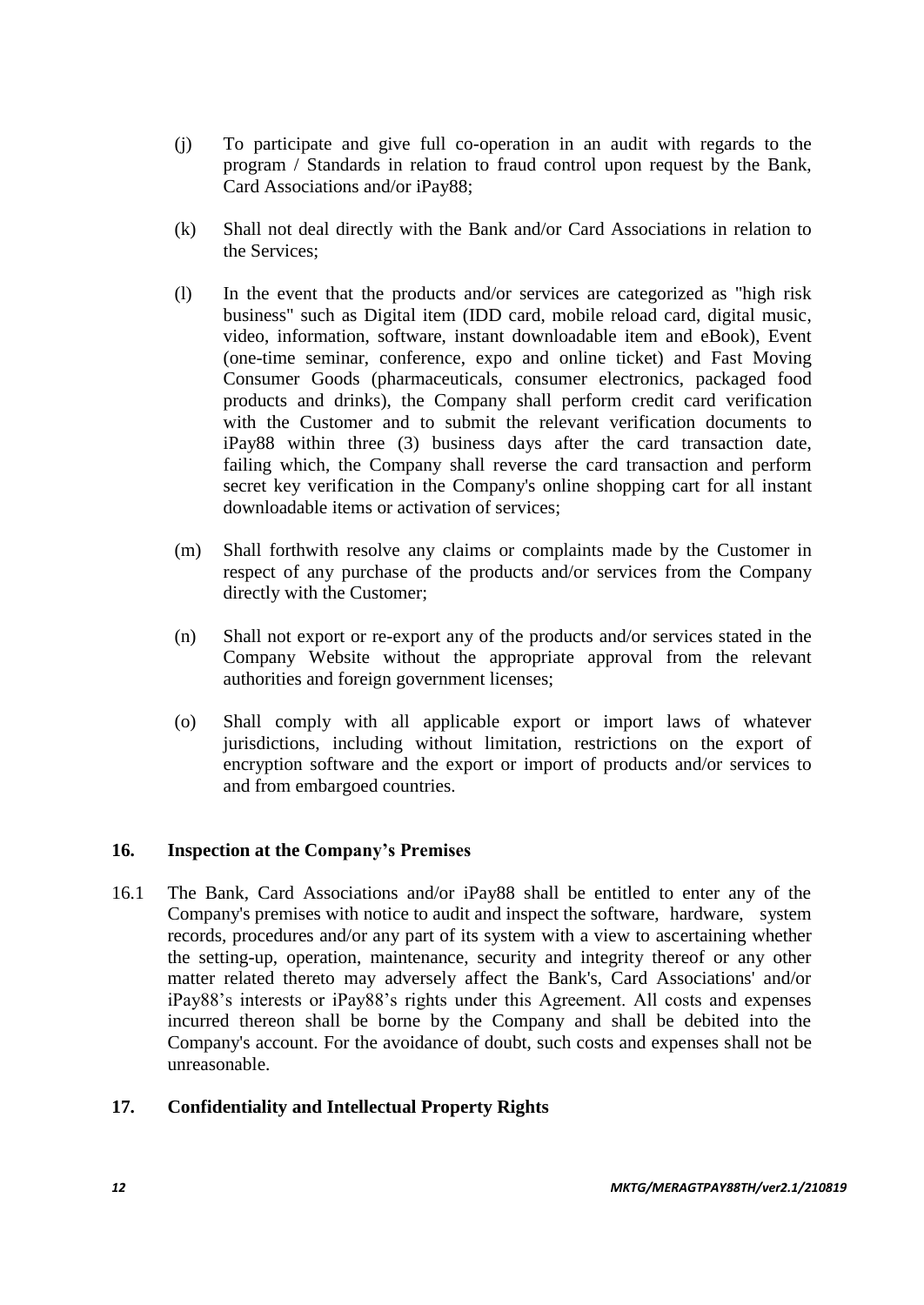- 17.1 All information that the Company may obtain from or through the iPay88 Website in connection with or in the course of its use of the Service, whether intended or by accident, shall be kept confidential and the Company shall not disclose such information or use the same other than disclosure to authorized third parties or as obviously contemplated under this Agreement or with iPay88's express written consent.
- 17.2 All information that iPay88 may obtain from or through the Company Website in connection with or in the course of the provision of the Service, whether intended or by accident, shall be kept confidential and iPay88 shall not disclose such information or use the same other than disclosure to authorized third parties or as obviously contemplated under this Agreement or with the Company's express written consent.
- 17.3 The Company acknowledges that the copyright, designs, trademarks and other intellectual property rights comprised in the information, text, graphics, scripts, software, technology, music, sound, photograph or any other materials or works used on, comprised or contained in the iPay88 Payment System, iPay88 software and the iPay88 Marks (collectively "the Materials") are the sole and exclusive property of iPay88 and/or its licensors.
- 17.4 The Company further agrees and undertakes that save as expressly permitted in this Agreement it shall not without iPay88 's prior written consent:
	- (a) reproduce, copy, reverse compile, adapt, modify, distribute, commercially exploit, display, broadcast, hyperlink or transmit in any manner or by any means or store in an information retrieval system any part of the iPay88 Website or the Materials; or
	- (b) create or use derivative works from the Materials or create any hyperlink of any sort or manner to or from the iPay88 Website from or to any other website or use any part of the Materials contained at the iPay88 Website or any other server.
- 17.5 iPay88 acknowledges that the copyright, designs, trademarks and other intellectual property rights comprised in the information, text, graphics, scripts, software, technology, music, sound, photograph or any other materials or works used on, comprised or contained in the Company Website, the Company System and the Company Marks (collectively "the Company Materials") are the sole and exclusive property of the Company and/or its licensors.
- 17.6 iPay88 further agrees and undertakes that save as expressly permitted in this Agreement it shall not without the Company's prior written consent:
	- (a) reproduce, copy, reverse compile, adapt, modify, distribute, commercially exploit, display, broadcast, hyperlink or transmit in any manner or by any means or store in an information retrieval system any part of the Company Website or the Company Materials; or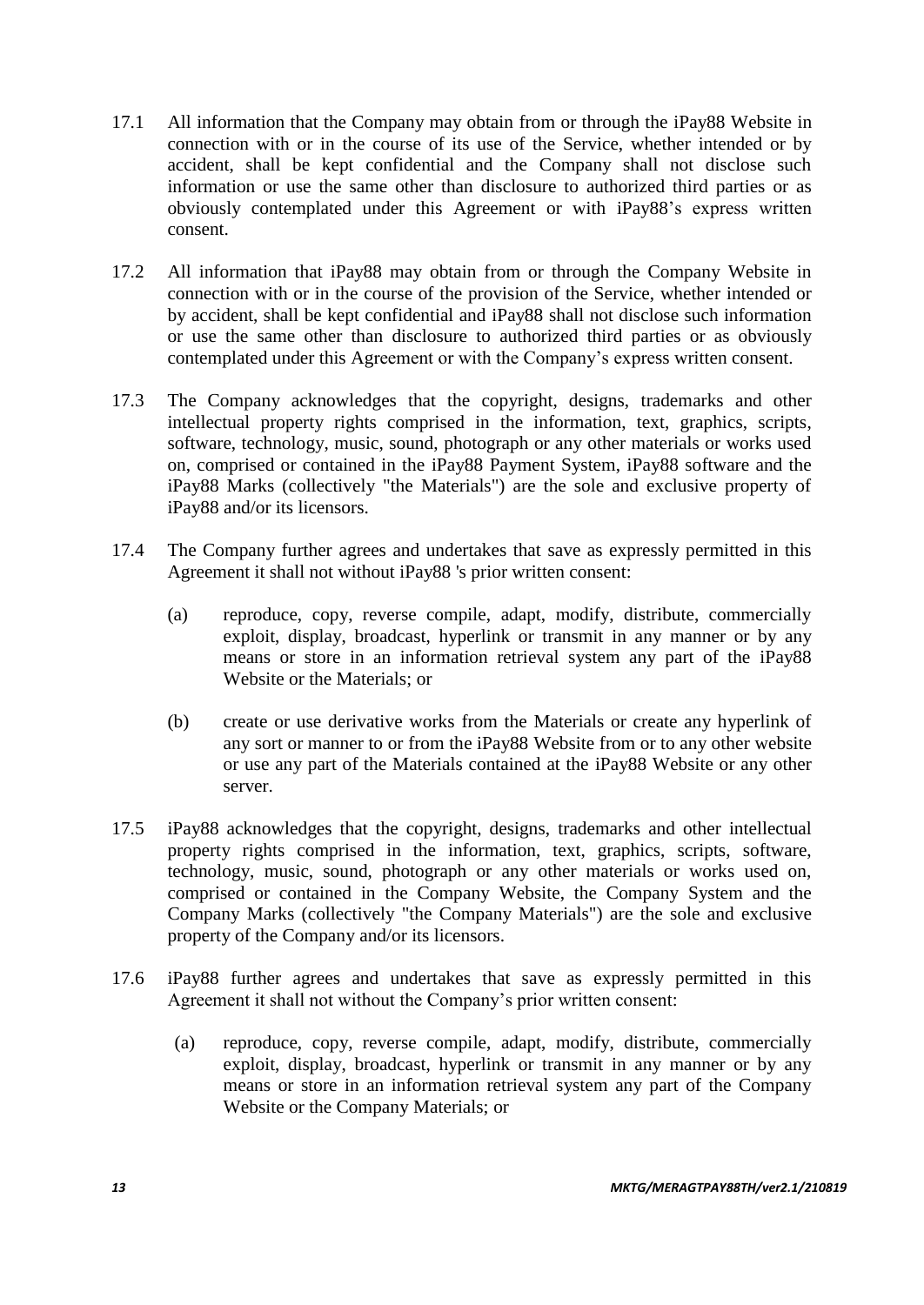(b) create or use derivative works from the Company Materials or create any hyperlink of any sort or manner to or from the Company Website from or to any other website or use any part of the Company Materials contained at the Company Website or any other server.

### **18. Access and Interference**

- 18.1 iPay88 website contains robot exclusion headers and the Company agrees that it will not use any robot, spider, other automatic device, or manual process to monitor or copy iPay88 web pages or the content contained herein without iPay88 prior expressed written permission. The Company agrees that it will not use any device, software or routine to bypass our robot exclusion headers, or to interfere or attempt to interfere with the proper working of the iPay88 site or any activities conducted on its site. The Company agrees that it will not take any action that imposes an unreasonable or disproportionately large load on iPay88's infrastructure.
- 18.2 The Company acknowledges that much of the information on iPay88 site is proprietary or is licensed to iPay88 by its users or third parties. The Company agrees that it will not copy, reproduce, alter, modify, create derivative works, publicly display or frame any content (except for the Company's Information) from iPay88 website without the prior expressed written permission of iPay88 or the appropriate third party. If the Company uses, or attempts to use the Service for purposes other than sending and receiving payments and managing its account, including but not limited to tampering, hacking, modifying or otherwise corrupting the security or functionality of Service, the Company's account will be terminated and the Company shall be liable to iPay88 damages and other penalties, including criminal prosecution.

### **19. Privacy and Security**

19.1 iPay88 shall not sell or rent the Company's information to third parties for marketing purposes without the Company's expressed written consent and iPay88 shall only use the Company's Information in the manner as described in the Privacy Policy which may be viewed at [http://www.ipay88.co.th/privacy.html.](http://www.ipay88.co.th/privacy.html) iPay88 views protection of users' privacy as a very important principle. iPay88 understands clearly that the Company and the Company's Information are one of iPay88 most important assets. iPay88 shall store and process the Company's Information on computers located in Thailand that are protected by physical as well as technological security devices. The Company shall only log in to their iPay88 account on a page which begins with [https://www.mobile88.com/.](https://www.mobile88.com/) All of iPay88 pages begin with https://www.mobile88.com/ and therefore the Company should not use any other site that does not begin as such.

### **20. Term & Termination**

20.1 The term of this Agreement shall commence on the Commencement Date and, unless earlier terminated or extended as provided below, shall end twenty-four (24) months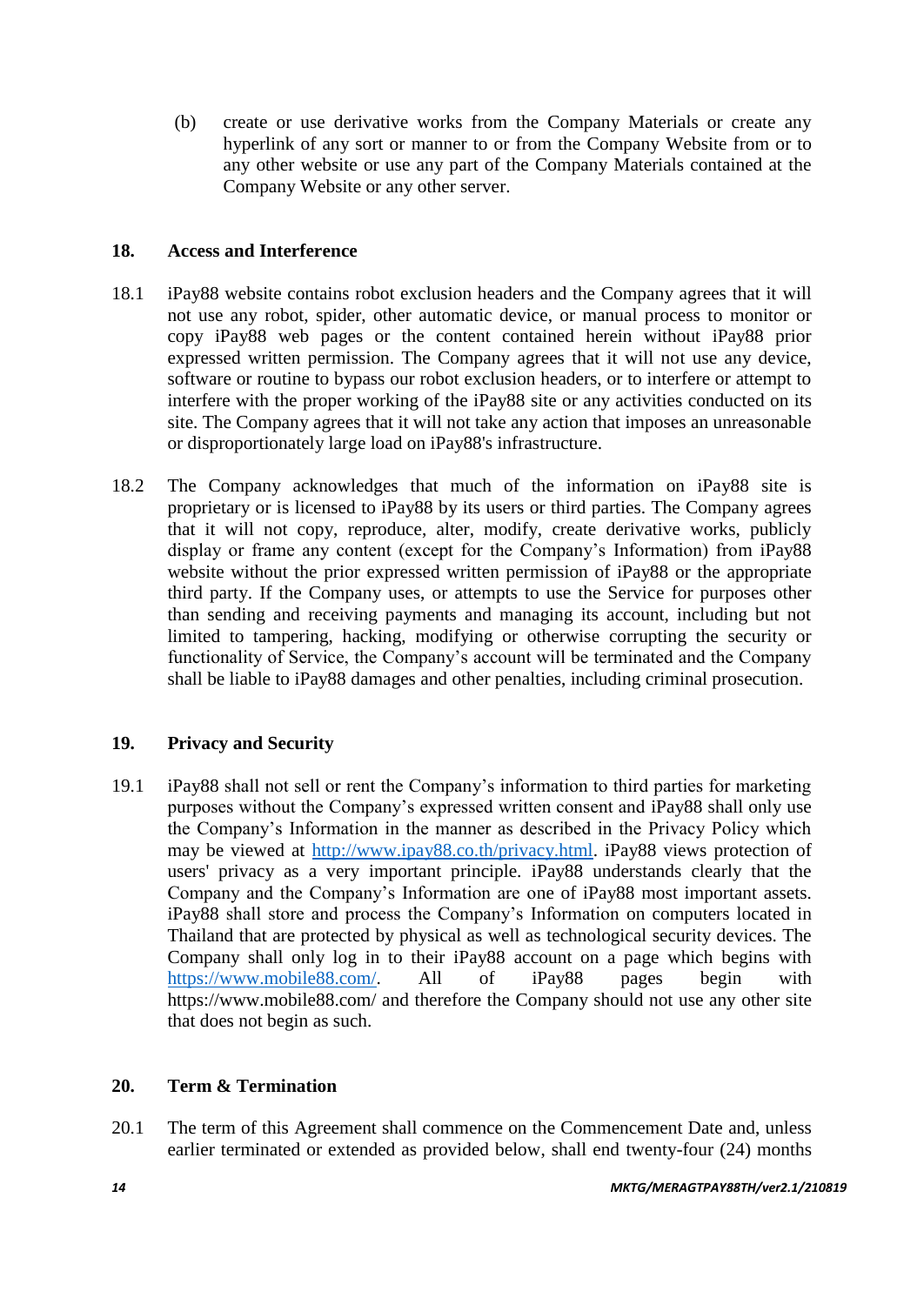later ("Term") provided that this Agreement shall be automatically renewed on a yearly basis upon expiry thereof unless either Party provides written notice of termination to the other Party at least thirty (30) days prior to the end of the then current Term.

- 20.2 This Agreement may be terminated as follows:
	- (a) If a Party (hereinafter referred to as "the Defaulting Party"):
		- (i) shall hereto commit or permit any material breach of any of the obligations herein contained and on its part to be performed or observed and shall not have remedied such breach (if capable of remedy) within fourteen (14) days after written notice shall have been given to it by any other Party requiring such remedy;
		- (ii) shall go into voluntary liquidation otherwise than for the purpose of reconstruction or amalgamation or an Order of Court is made for its compulsory liquidation or being an individual shall become bankrupt or have a receiving order made against any of his assets;
		- (iii) shall enter into any composition or arrangement with its creditors;
		- (iv) shall have a receiver appointed over the whole or any part of its undertaking or assets;
		- (v) shall suffer any encumbrances taking possession of or a receiver or trustee being appointed over the whole or any part of its undertaking, property or assets; or
		- (vi) shall have an order made against it or have a resolution passed for its winding-up, otherwise than for the purpose of a reconstruction or amalgamation previously approved by the other Party.

then and in any such event (hereinafter referred to as an "Event of Default") the Party not in default (the "Non-Defaulting Party") shall be entitled (but shall not be obliged) to give notice in writing to terminate this Agreement to the Defaulting Party within fourteen (14) days from the date of which the Non-Defaulting Party becomes aware of the occurrence of the Event of Default.

- 20.3 This Agreement shall be terminated automatically and immediately without any prior notice if any of the following events shall occur:
	- (a) When the Company or any of its directors and/or business owners of the Company has been blacklisted by the Bank and/or Card Associations;
	- (b) The Card Associations de-registers iPay88 or the Bank ceases to be a member of the Card Associations for any reason whatsoever;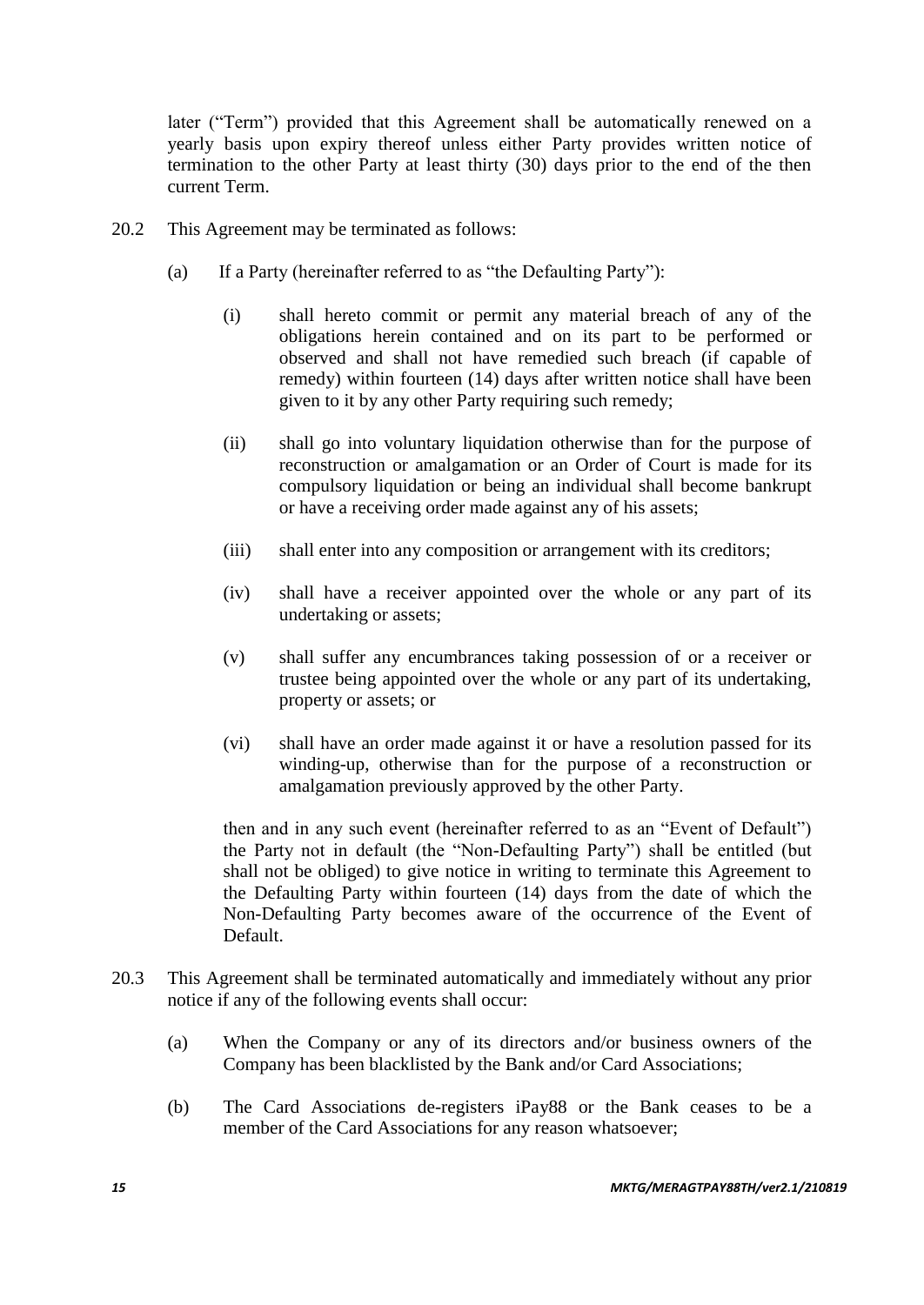- (c) The Company is involved in fraudulent, counterfeit, suspicious and/or wrongful activity;
- (d) The Company enters into another agreement under a new name with the intention to circumvent the provisions of the Standards;
- (e) The Company carries out activities that causes the Bank and/or iPay88 to violate the Standards; or
- (f) The Company performs any other activities that may result in undue economic hardship or damage to the goodwill of the system of the Card Associations;
- (g) Irregular transactions by the Company, excessive chargebacks as listed under the Excessive Chargeback Program, non-compliance with any applicable data security standards as determined by iPay88, Card Associations and/or the Bank, or any other circumstances which, in the discretion of iPay88, the Bank and/or Card Associations, may increase the risk exposure of such parties or otherwise present a direct or indirect financial or security risk to such parties;
- (h) A violation by the Company of any laws and/or Standards; or
- (i) The Company processes more than United State Dollars One Hundred Thousand (USD100,000.00) only annually (based upon the date its account is approved) for any cards and does not enter into a merchant agreement directly with the Bank.
- 20.4 Upon the termination of this Agreement, the following provisions shall apply:
	- (a) The Company shall cease all use of the Services, any pending transactions to be performed under the Services will be cancelled, and the Company's account will be terminated.
	- (b) The Company may not use closure of its account as a means of evading investigation - if an investigation is pending at the time the Company closes its account, iPay88 may continue to hold its funds for up to one hundred and eighty (180) days as appropriate to protect iPay88 against the risk of reversals. If the Company is later determined to be entitled to some or all of the funds in dispute, iPay88 will release those funds to the Company within thirty (30) days. The Company will remain liable for all obligations related to its account even after such account is closed.
	- (c) Notwithstanding termination of this Agreement, the Company shall remain liable for any obligations accrued prior to the termination of this Agreement, including, but not limited to, any charged back and/or reversed transactions.
- 20.5 If the Company does not access its account for a period of three years, it will be terminated by iPay88 without further notice. After the date of termination, iPay88 will use the accounts and/or address information the Company provided to try to send the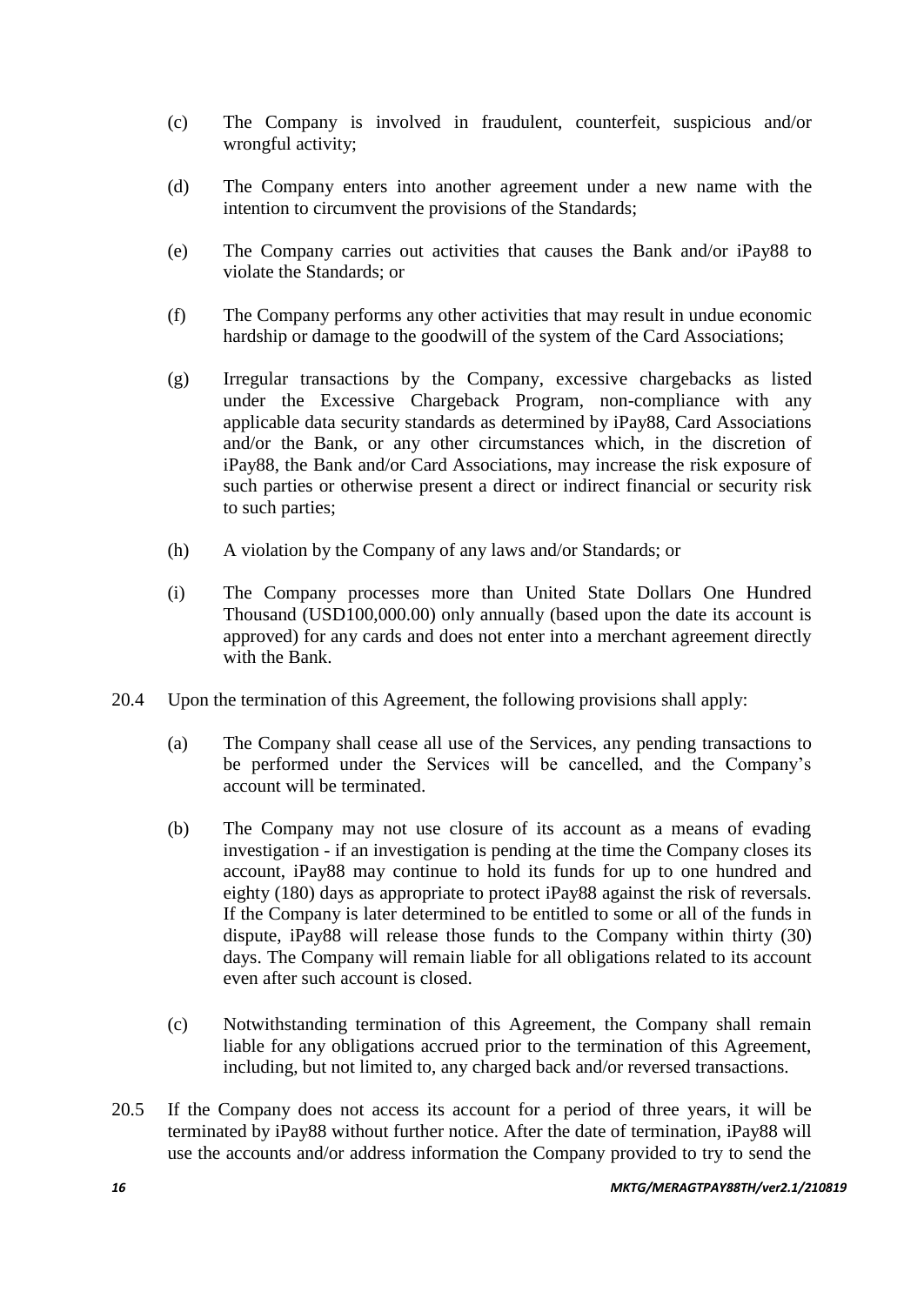Company any funds that iPay88 is holding in custody for the Company. If that information is not correct, and iPay88 is unable to complete the payment to the Company, its funds will be subject to the laws applicable to unclaimed property and monies.

### **21. Remedies and iPay88's Right to Collect from the Company**

- 21.1 If any of the following events occur:
	- (a) the Company commits a breach of any of the terms of this Agreement as provided herein;
	- (b) iPay88 is unable to verify or authenticate any information provided by the Company to iPay88 and the Company refuses to co-operate or assist iPay88 to verify and authenticate such information;
	- (c) iPay88 believes with reasonable cause that the Company's account or activities pose a significant credit or fraud risk to iPay88;
	- (d) iPay88 believes with reasonable cause that the Company's actions may cause financial loss or legal liability for iPay88 or its users; or
	- (e) The Company's use of the Company's iPay88 account is deemed by iPay88 or the relevant Card Associations to constitute abuse of the credit card system or a violation of credit card rules. For the avoidance of doubt, even if such transactions have been recorded as completed in the Recent Activity or History Transaction Log of the Company's account, transactions are not considered completed until the funds have been charged to the Customer's funding source (for payments) or posted to the customer's bank account (for withdrawals), then, without limiting other remedies.

iPay88 shall be entitled at its discretion to take any of the following actions and remedies: (i) to hold on the funds in the Company's account, (ii) to limit the funding sources and payments, (iii) to limit access to an account and any or all of the account's functions (including but not limited to the ability to send money or making withdrawals from the account), (iv) to limit withdrawals, (v) to indefinitely suspend or close its account and (vi) refuse to provide the Service to the Company.

- 21.2 In addition, thereto, iPay88 reserves the right to hold the funds beyond the normal distribution periods for transactions it reasonably deems suspicious or for accounts conducting high transaction volumes to ensure integrity of the funds.
- 21.3 If iPay88 closes the Company's account pursuant to this Clause 21, iPay88 will notify the Company by giving a written notice and pay to the Company all of the unrestricted funds held in its iPay88's account. In addition thereto, iPay88 shall have a lien over the Company's account and iPay88 shall set-off against the monies in such accounts held with iPay88 in respect of all sums due and owing to iPay88 pursuant to the terms of this Agreement.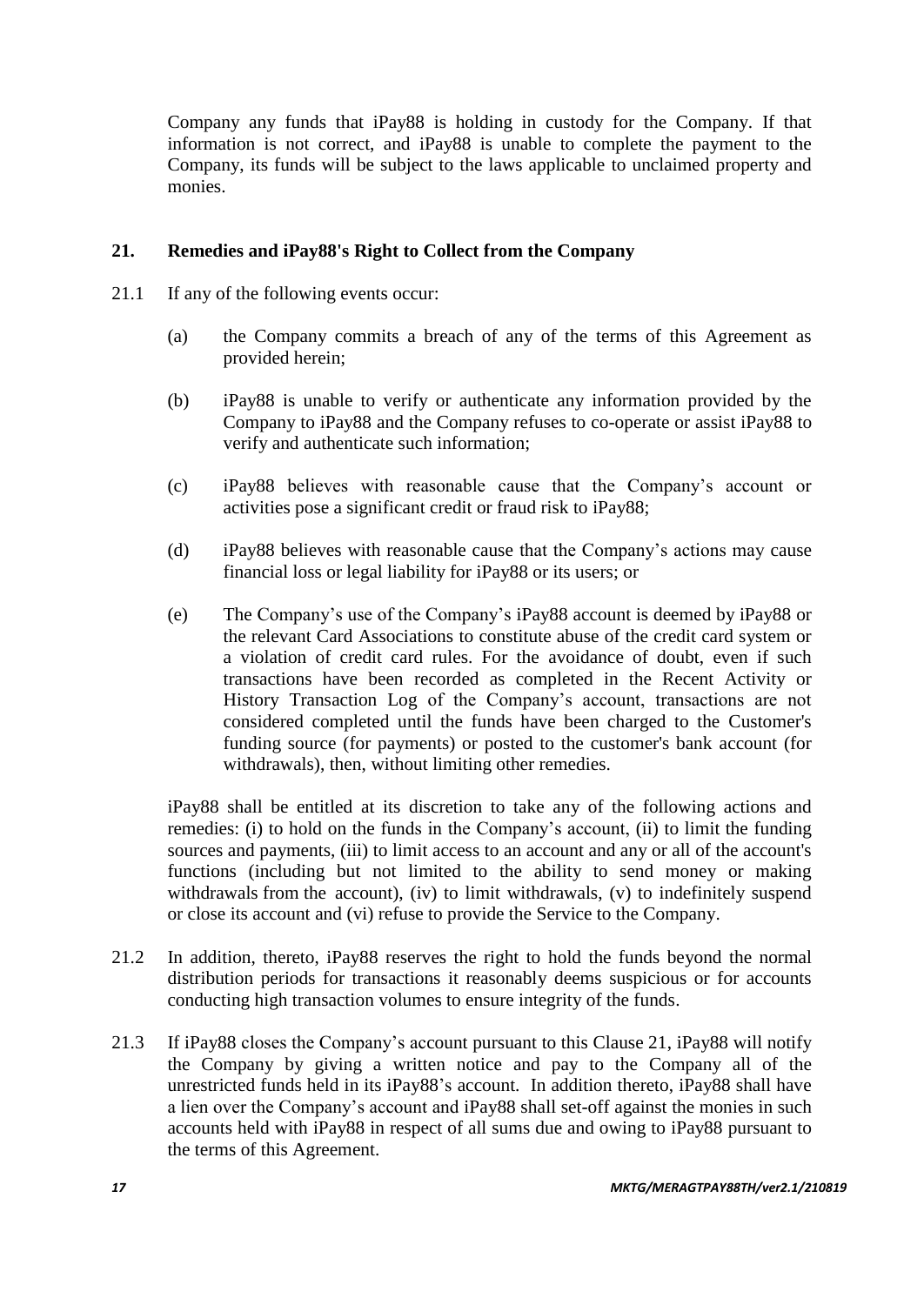### **22. Assignability**

22.1 The Parties may not transfer any rights or obligations it may have under this Agreement without the prior written consent of the other Party. This agreement shall be binding upon and inure to the benefit of the Parties, their legal representatives, successors, and permitted assignees.

### **23. Credit Report**

23.1 The Company agrees that iPay88 may order and review the Company's credit report with the sole purpose of assessing its fitness to hold a iPay88 account and/or its ability to use the Service or features thereof.

### **24. Representations**

- 24.1 Each Party represents to the other that:
	- (a) it has all requisite power and authority to enter into this Agreement and to carry out the transactions contemplated hereby;
	- (b) it has the rights, licenses, permits and power to perform all obligations incurred by it under this Agreement;
	- (c) the execution, delivery and performance of this Agreement are duly authorized;
	- (d) this Agreement has been duly executed and delivered by it and is a valid and binding obligation of it; and
	- (e) The execution, delivery and performance of this Agreement and the consummation of the transactions contemplated hereby do not conflict with or violate its constituent documents, any other contract or agreement to which it is a party, any applicable laws or any order or judgment of any court or governmental authority.

### **25. Information, Data Security and Protection**

- 25.1 Where either Party receives any Personal Data from the Customer, it shall ensure that it fully complies with the provisions of the Act and only deals with the data to fulfil its obligations under this Agreement.
- 25.2 Each Party shall indemnify to the other for any breach of the Act which renders the latter liable for any costs, fines, claims or expenses howsoever rising.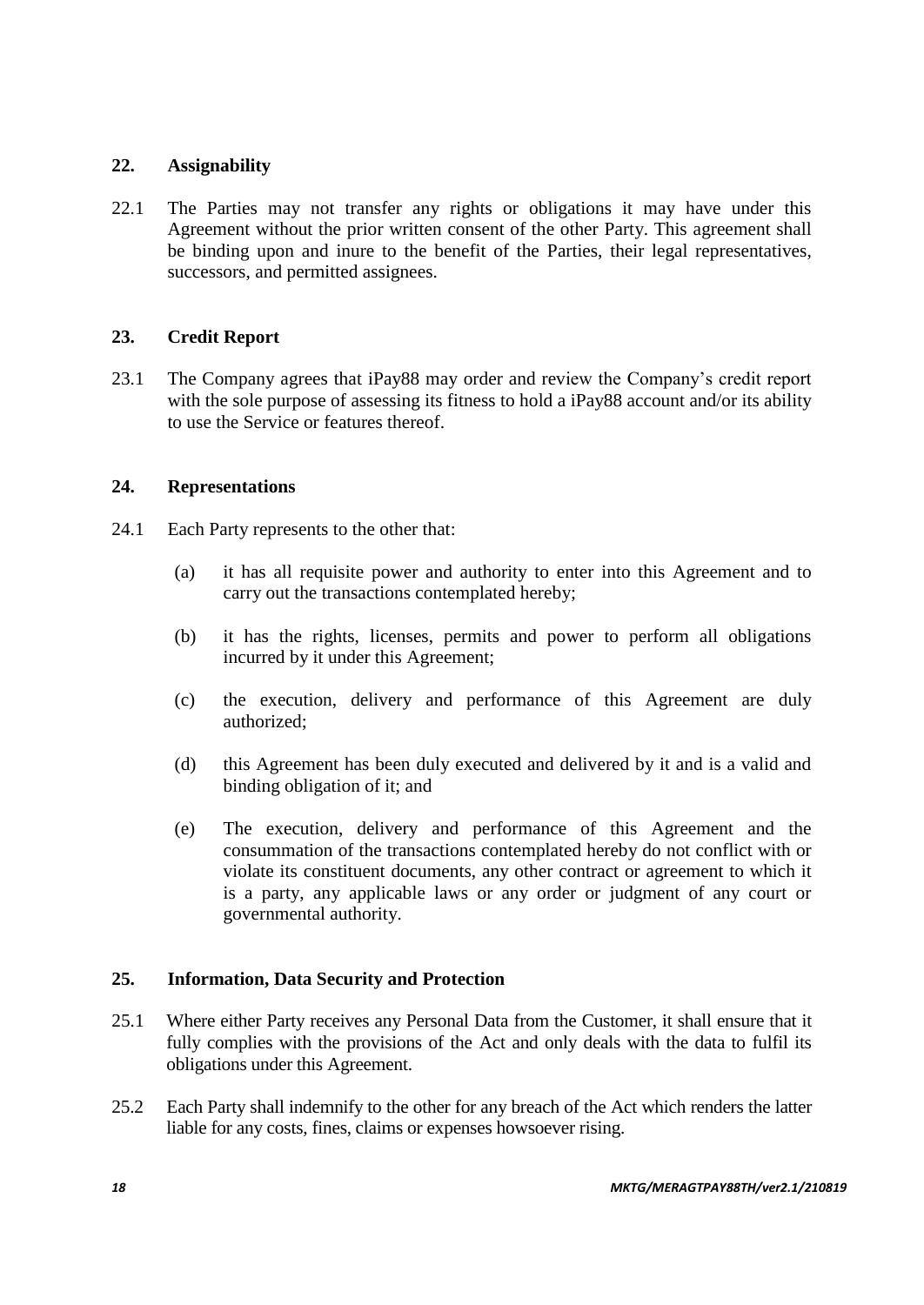- 25.3 Each Party shall take all reasonable steps to ensure that all its partners, contractors, employees or agents comply with this clause and the provisions of the Act where they are processing any of the Personal Data of the Customer.
- 25.4 The Company must ensure the security and confidentiality of the Customer's information at all time and protect from any unauthorized access or the use of such confidential information that could result in substantial harm to the Customer and violation of the Standards, including without limitation, the PCI-DSS. The Company shall also ensure that it complies with PCI-DSS and the Payment Application Data Security Standard (PA-DSS).
- 25.5 In the event that the system or environment of the Company was compromised or vulnerable to compromise (at the time the ADC Event or Potential ADC Event occurred), the Company shall be fully responsible to resolve all outstanding issues and liabilities to the satisfaction of the Card Associations notwithstanding any subsequent change in the iPay88's and Bank's relationship with the Company after the occurrence of the ADC Event or Potential ADC Event.
- 25.6 The Company shall forthwith notify iPay88 when the Company becomes aware of an ADC Event or Potential ADC Event in or affecting any system or environment of the Bank, iPay88 or the Company. The Company is deemed to be aware of an ADC Event or Potential ADC Event when the Company first becomes aware of an ADC Event or Potential ADC Event. The Company is deemed to be aware of an ADC Event or Potential ADC Event under circumstances that include, but are not limited to, any of the following:
	- (a) the Company is informed, through any source, of the installation or existence of any malware in any of its systems or environments, no matter where such malware is located or how it was introduced;
	- (b) the Company receives notification from the Card Associations or any other source that the Company has experienced an ADC Event or Potential ADC Event; or
	- (c) the Company discovers or, in the exercise of reasonable diligence, should have discovered a security breach or unauthorized penetration of its own system or environment.
- 25.7 When the Company becomes aware of an ADC Event or Potential ADC Event, the Company shall forthwith take the necessary actions to resolve the said event, unless otherwise directed in writing by the Card Associations.

### **26. Taxes**

26.1 All taxes and other charges imposed or to be imposed by the governments or such other competent authorities in respect of the provision of Service or in connection with this Agreement shall be borne by the Company and the Company shall reimburse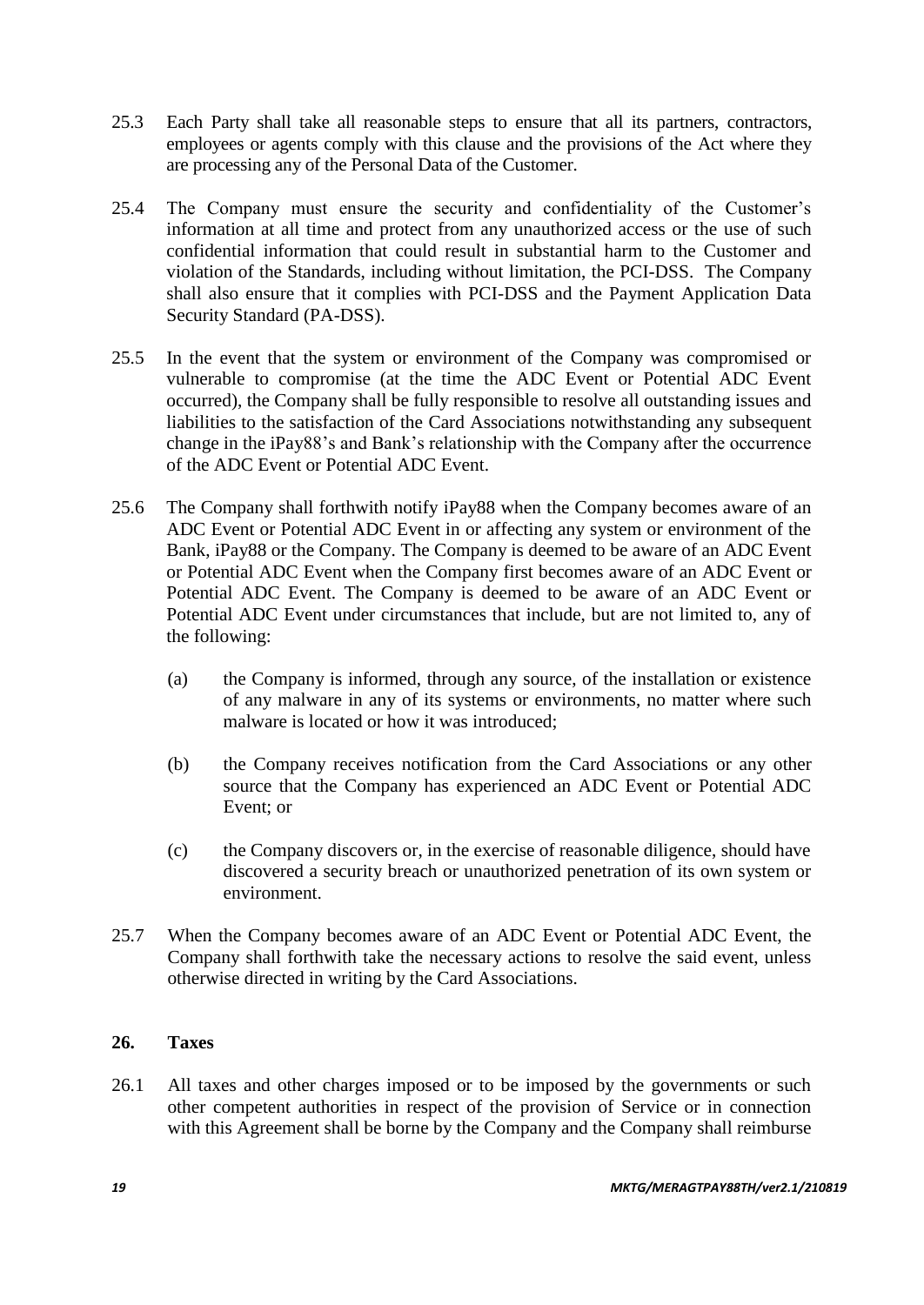and indemnify iPay88 for the payment of the same in respect of the provision of Service or in connection with this Agreement.

26.2 If as a result of the introduction of new laws, by-laws rules or regulations or the amendment of the existing laws, by-laws rules or regulations which may be levied by the Government of Thailand, the Parties hereto shall comply with the new laws and pay at such rate as may be determined by the Government of Thailand.

#### **27. Notices**

27.1 All notices, statements, demands, requirements or other communications and documents required or permitted to be given, served or delivered to any Party under this Agreement (hereinafter referred to as a "Communication") shall be in writing in the English language and shall be either delivered by hand or sent by pre-paid certified or registered mail (airmail in the case of all international Communication), with return receipt requested, to that Party at its address stated below or sent by facsimile machine to its facsimile number stated below or to such other address or facsimile number as that Party may from time to time have notified the other Party as being its address or facsimile number for purposes of this Agreement to the exclusion of all previously applicable addresses and facsimile numbers. A Communication once given, served or delivered shall be irrevocable without the consent of the recipient, which may be given or withheld, in its absolute discretion.

| If to iPay88  | Address                                                                     |                                             | Capital Tower<br>All Seasons Place<br>87/1 Wireless Road<br>10 <sup>th</sup> Floor, Suite S10058<br>Pathumwan<br>Bangkok 10330 |
|---------------|-----------------------------------------------------------------------------|---------------------------------------------|--------------------------------------------------------------------------------------------------------------------------------|
|               | Tel. No.<br>Fax No.<br>E-mail Address<br>For the Attention<br>οf            | $\ddot{\phantom{a}}$<br>$\ddot{\cdot}$<br>÷ | $  \bullet  $                                                                                                                  |
| If to Company | Address<br>Tel. No.<br>Fax No.<br>E-mail Address<br>For the Attention<br>οf | ٠<br>$\ddot{\cdot}$                         |                                                                                                                                |

- 27.2 A Communication shall be deemed to have been given, served or delivered:
	- (a) if delivered by hand, upon delivery;
	- (b) if sent by mail, after three (3) Business Days of postage;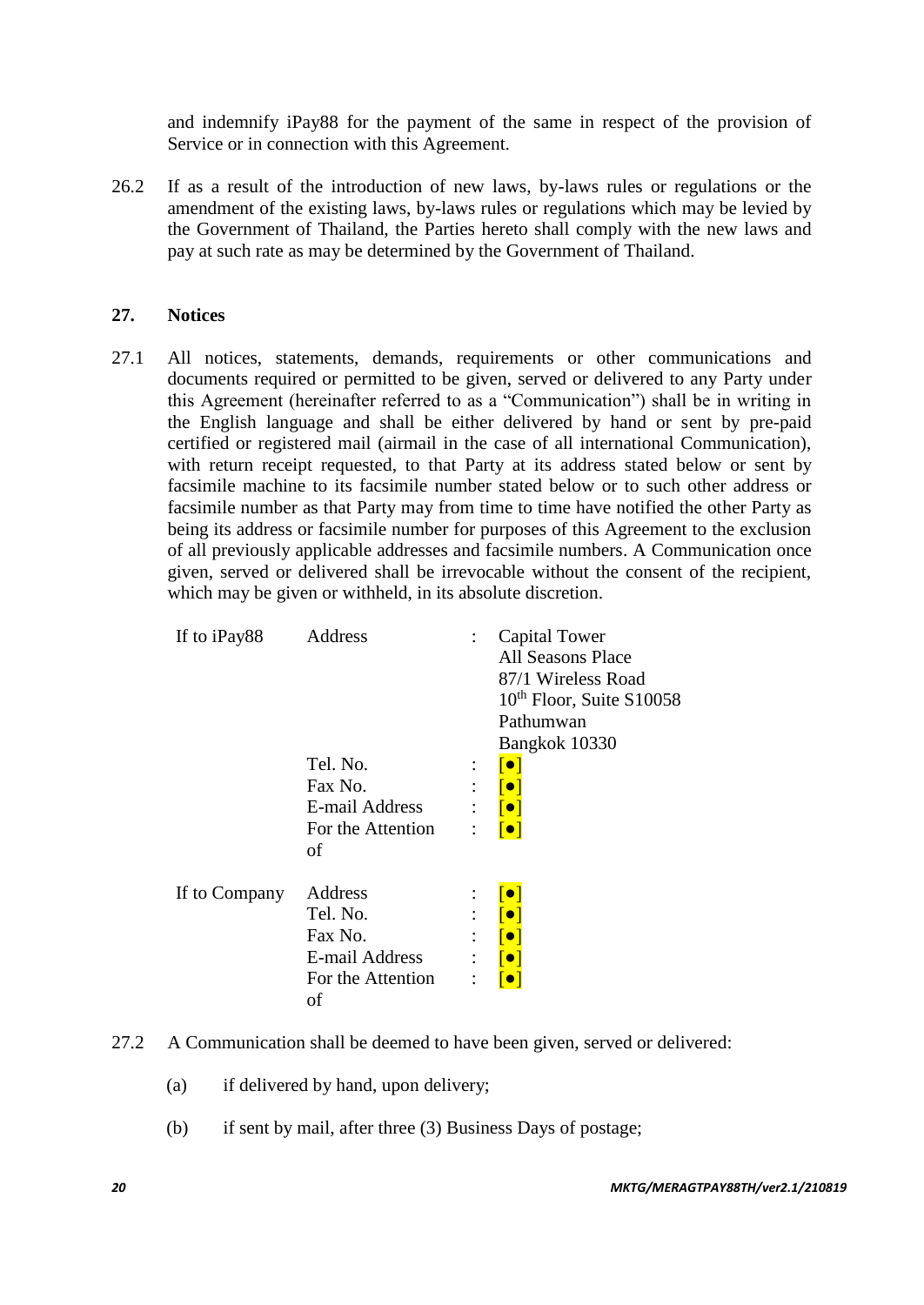- (c) if sent by facsimile machine, one hour after its transmission if such time is during business hours in the place of its receipt or, if it is not, on the opening of business on the next succeeding day in the place of its receipt, subject to its having in fact been received in legible form and with a copy thereof being sent by post;
- (d) If sent by electronic mail, twenty-four (24) hours after e-mail is sent.

### **28. Force Majeure**

- 28.1 Neither Party shall be liable for any cost or otherwise, for any delay and/or failure in the execution of their respective obligations hereunder if such cost, delay or failure is due to Force Majeure, which for the purposes of this Agreement shall mean any unforeseeable event or cause not within the control of the Party affected which that Party is unable to prevent, avoid or remove.
- 28.2 The events falling within Force Majeure include but are not limited to:
	- (a) war, armed conflicts, riots, and insurrections;
	- (b) acts of terrorism, sabotage or criminal damage; or
	- (c) natural catastrophes including but not limited to earthquakes, floods or exceptionally inclement weather

provided always that an event of Force Majeure shall not include economic downturn, unavailability or insufficiency of funds, or lack of financing on the part of the affected Party to carry out its obligations under this Agreement.

- 28.3 If either Party is prevented or delayed in the performance of any obligation under this Agreement by events of Force Majeure, the affected Party shall give written notice thereof to the other Party within seven (7) days of the happening of such event, specifying the details constituting Force Majeure and the anticipated period during which such prevention, interruption or delay may continue.
- 28.4 Where possible the Parties shall diligently mitigate or remove the effects of Force Majeure. Either Party, upon receipt of the notice of Force Majeure, shall confer promptly with the other and agree upon a course of action to remove or alleviate such effect and shall seek reasonable methods of resuming full performance of its obligations and achieving the objectives under this Agreement.

### **29. Waiver**

29.1 Any waiver of any rights under this Agreement shall not be valid unless in writing and signed by a duly authorized representative of each Party.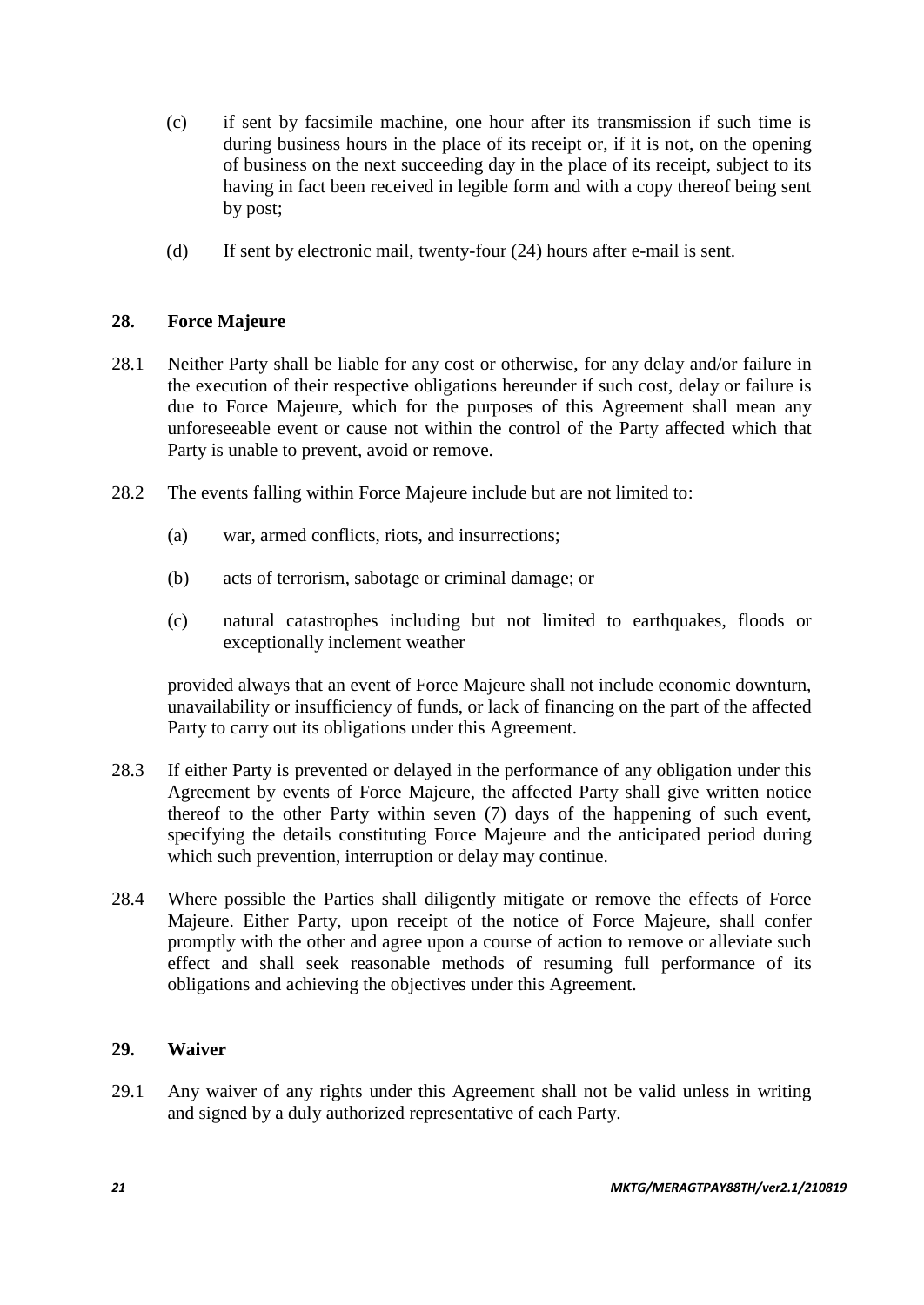29.2 Waiver by either Party of any breach of the terms and conditions of this Agreement to be performed by the other Party shall not be construed as waiver of any other breach of the same or any other terms or conditions.

### **30. Governing Law and Jurisdiction**

This Agreement is governed by, and shall be construed in accordance with, the laws of Thailand, and the Parties hereby agree to submit to the non-exclusive jurisdiction of the Courts of Thailand.

#### **31. Time**

Time is of the essence of this Agreement.

#### **32. Costs**

Each Party shall bear their own solicitors' costs in respect of this Agreement and the stamp duty incidental to this Agreement shall be borne by the Company.

#### **33. Entirety**

This Agreement sets forth and shall constitute the entire agreement between the Parties hereto with respect to the subject matter hereof and shall supersede any and all promises, representations, warranties or other statements whether written or oral made by or on behalf of one Party to the other of any nature whatsoever or contained in any leaflet, brochure or other document given by one party to the other concerning such subject matter. The terms in this Agreement may be amended from time to time and any amendments or changes made shall be posted and published in the agreement link of the iPay88 (Thailand) Gateway Application Form.

#### **34. Severance**

If any provisions of this Agreement or any part thereof is rendered void, illegal or unenforceable in any respect under any law, the Parties shall, in goodwill and to its best efforts, negotiate and agree to a replacement of any such unenforceable provision to allow for the Agreement to be carried out in accordance to the Parties' original intentions. Notwithstanding this, the validity, legality and enforceability of the remaining provisions shall not in any way be affected or impaired thereby.

### **35. Inconsistency**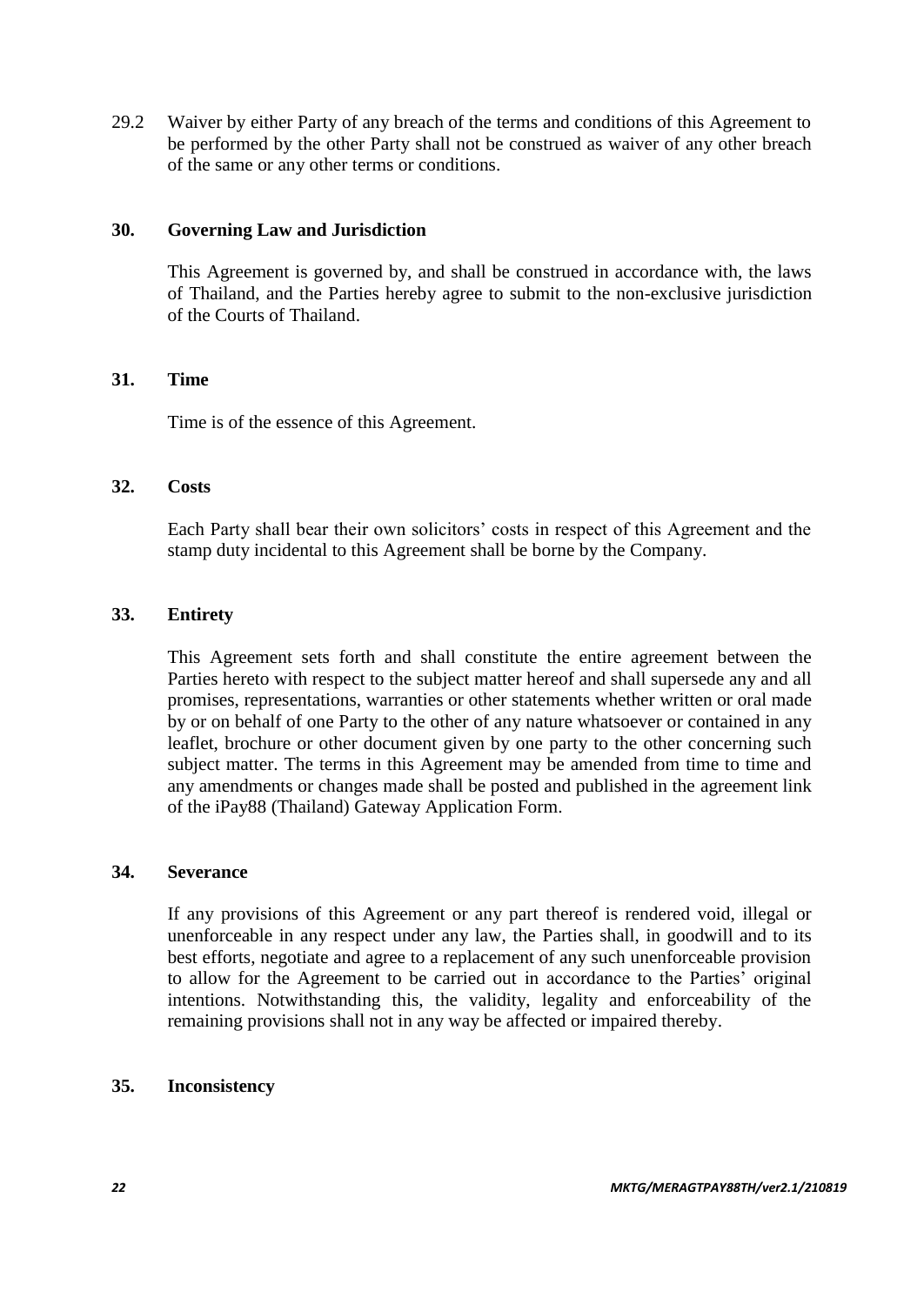Unless expressly provided otherwise, in the event of any inconsistency between any provisions in this Agreement and the Standards, the Standards shall prevail unless such other agreement provides explicitly to the contrary.

### **36. Survival**

The following clauses of this Agreement will survive any expiration or termination of this Agreement: 9 (Disclaimer and Limitation of Liability), 10 (Indemnification), 13 (Receiving Payments), 16 (Inspection at the Company's Premises), 17 (Confidentiality and Intellectual Property Right), 21 (Remedies and iPay88's Right to Collect from the Company), 25 (Information, Data Security and Protection) and 30 (Governing Law and Jurisdiction).

*-the remainder of this page is intentionally left blank-*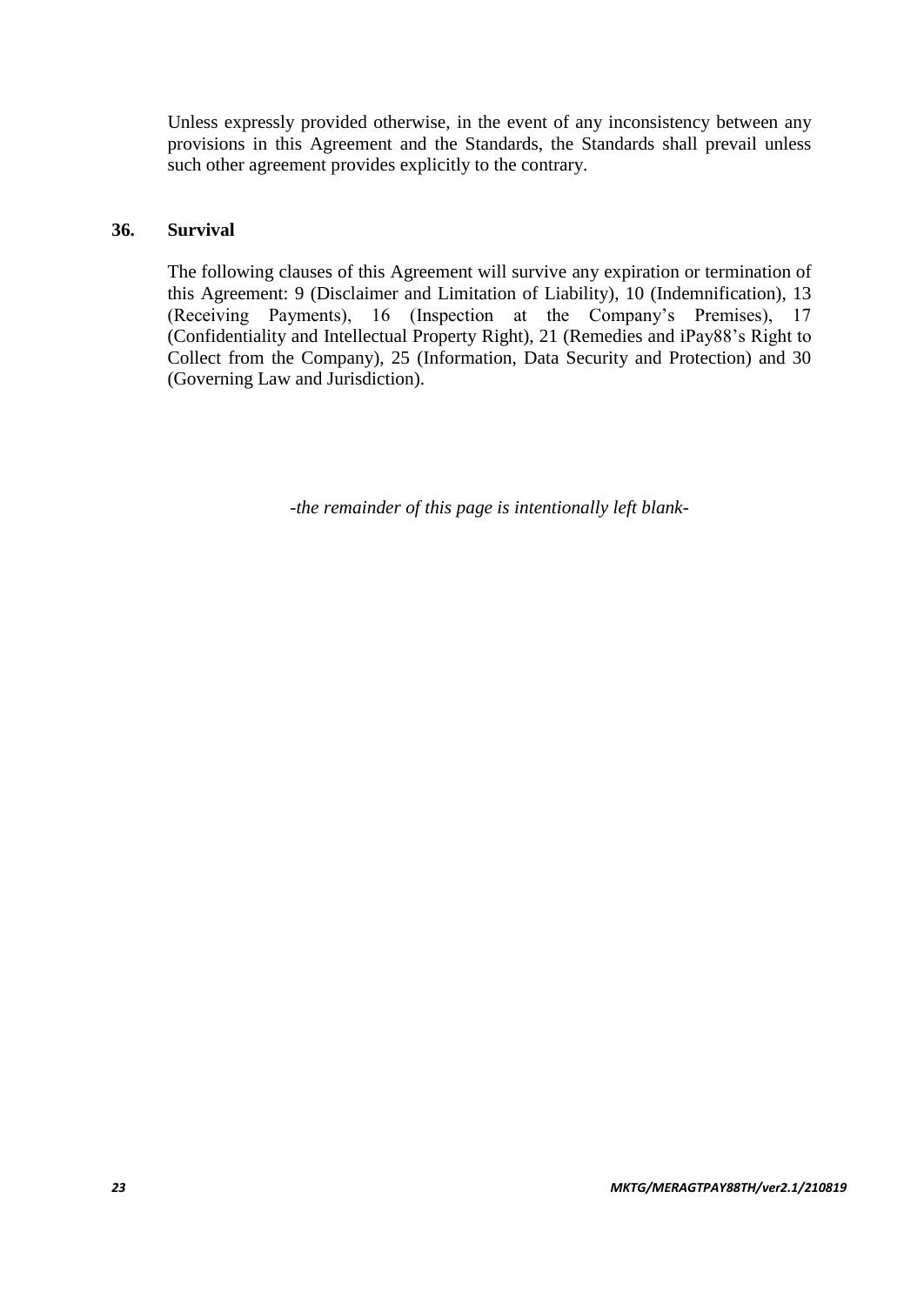IN WITNESS WHEREOF the Parties hereto have duly executed this Agreement the day and year first above written.

SIGNED for and on behalf of (a)<br> **IPAY88 (THAILAND) CO., LTD.**<br>
in the presence of:-**IPAY88 (THAILAND) CO., LTD.** ) in the presence of:-

......................................................... Name: LIM KOK HING Designation: Executive Director

............................................................................ Name: CHAN KOK LONG Designation: Executive Director

SIGNED for and on behalf of  $($ **XXXX** ) in the presence of )

 ................................................. Name:

Designation:

……………………………………………………………………………………… Name:

Designation: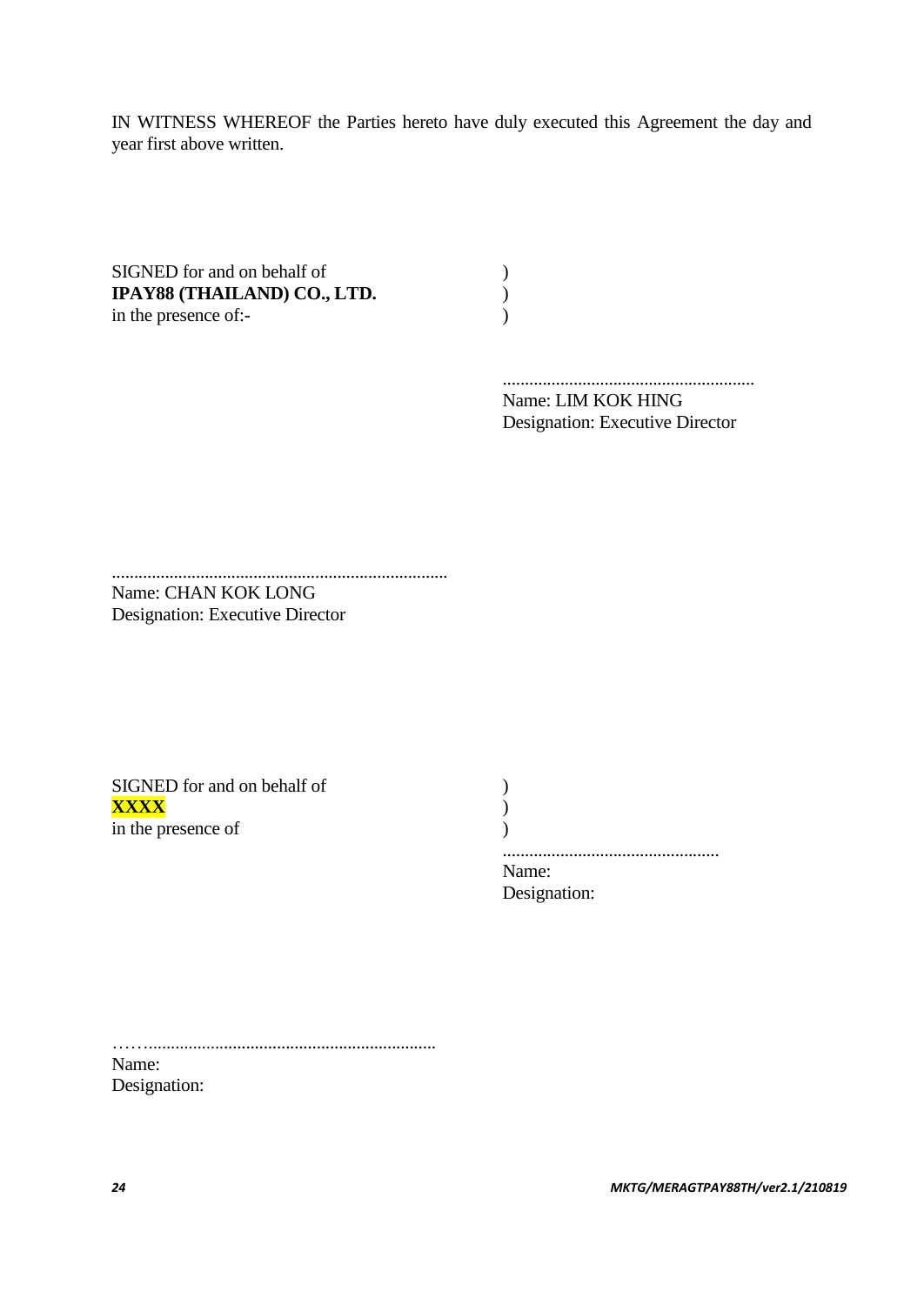# **Appendix A**

**iPay88 (Thailand) Gateway Application Form**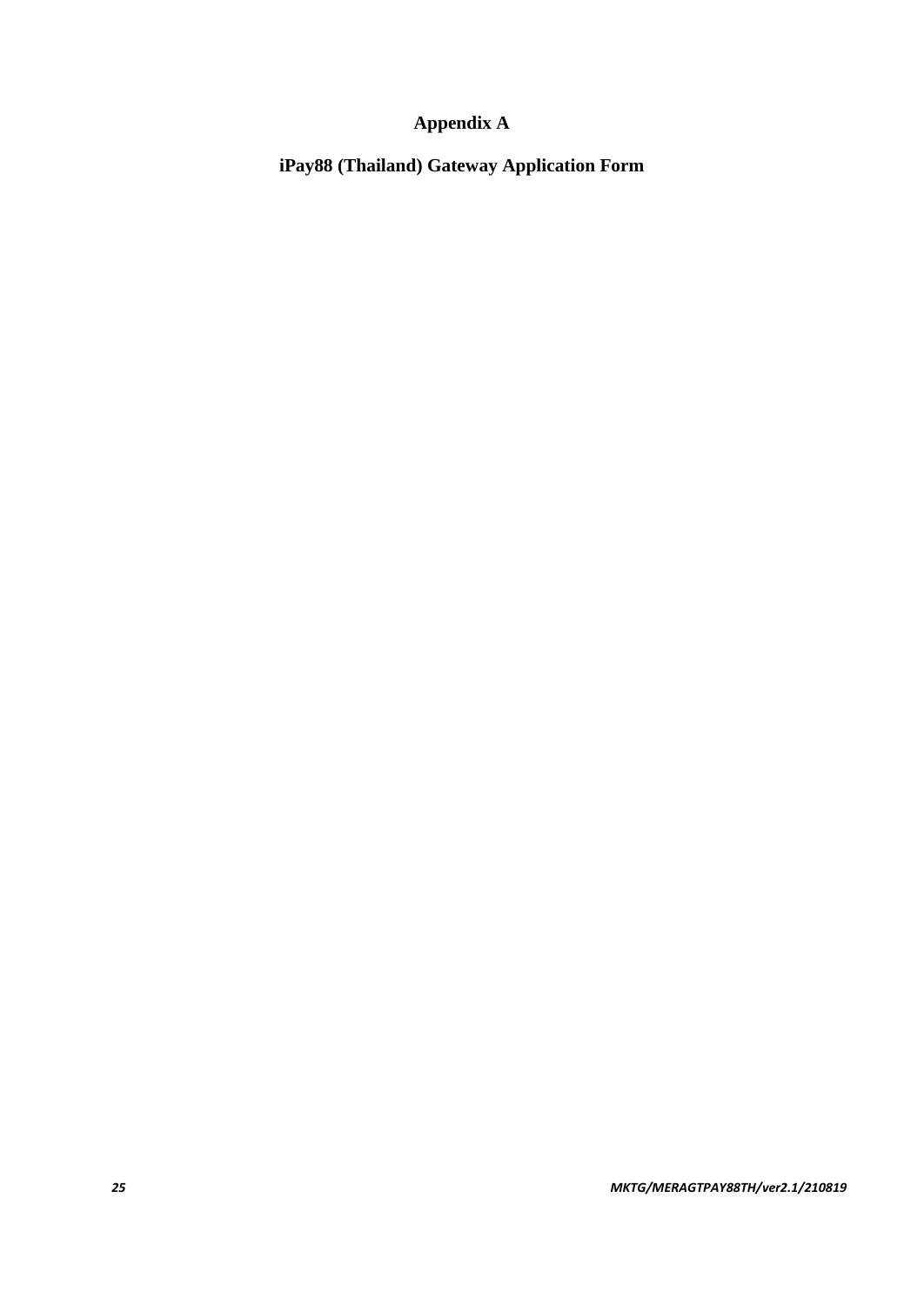### **Appendix B**

### **Non-Exhaustive List of Banned and High Risk Industries**

- 1. Direct Marketing Travel-Related Arrangement Services
- 2. Direct Marketing Outbound Telemarketing Merchants
- 3. Outbound telemarketers
- 4. Direct Marketing Continuity / Subscription Merchants
- 5. Direct Marketing Other Direct Marketers not elsewhere classified
- 6. Direct Marketing Inbound Telemarketing Merchants
- 7. Multi-level marketing businesses, Unlicensed Multi-level marketing
- 8. Rebate-based business and up-selling merchants
- 9. Pyramid or ponzi scheme, matrix program and other "get rich quick" schemes
- 10. Telemarketing
- 11. Time sharing
- 12. Gold bar
- 13. Investment scheme
- 14. Buyers Club / Membership clubs
- 15. Key-entry Telecom Merchant providing single local and long-distance phone calls using a central access number in a non–face-to-face environment using key entry
- 16. Telecommunication Services including but not limited to prepaid phone services and recurring phone services
- 17. File sharing services
- 18. Illegal downloads of movies, music, computer and video games or software
- 19. Items or downloads infringe or violate copyright, trademark, right of publicity or privacy or any other proprietary right under the laws of any jurisdiction
- 20. Counterfeit designer/luxury goods
- 21. Stolen goods including digital and virtual goods
- 22. Used / Pre-loved Products
- 23. Precious Stones and Metals, Jewel, Gem
- 24. Drugs, Drug Proprietors, and Druggists Sundries
- 25. Drug Stores, Pharmacies
- 26. Drugs, drug paraphernalia and drug test circumvention aids
- 27. Miracle Cures
- 28. Internet pharmacies / Internet pharmacy referral site
- 29. Counterfeit pharmaceutical products
- 30. Cigar Stores and Stands
- 31. Tobacco / Cigar / Electronic Cigarette / Nicotine content products
- 32. Counterfeit tobacco products (e.g. cigarettes, cigars)
- 33. Alcohol
- 34. Video Entertainment Rental Stores
- 35. Gambling transaction, gaming and/or any other activity with an entry fee and a prize, includes casino games, sports betting, horse, dog or greyhound racing, lottery tickets, other ventures that facilitate gambling, games of skill (whether or not it is legally defined as a lottery), sweepstakes and non-sports intrastate internet
- 36. Credit Counselling / Credit repair services
- 37. Credit repair or debt settlement services, credit transactions or insurance activities
- 38. Credit protection / Identity thief protection